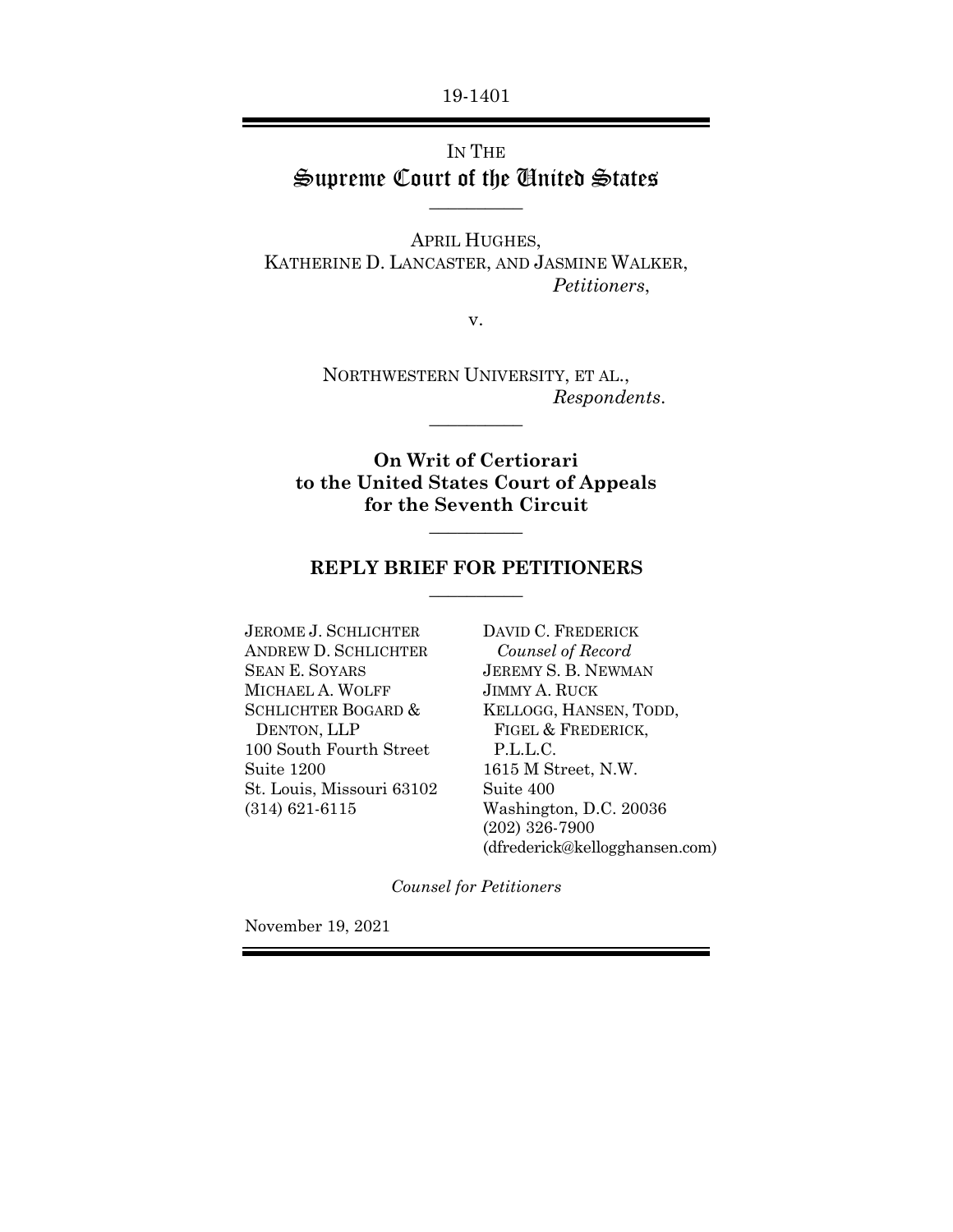# **TABLE OF CONTENTS**

|                                                                                                             | Page |
|-------------------------------------------------------------------------------------------------------------|------|
|                                                                                                             |      |
|                                                                                                             |      |
| I. RESPONDENTS ARE SUBJECT TO<br>A DUTY OF PRUDENCE DERIVED                                                 |      |
| A. ERISA's Text Applies The Same Duty<br>Of Prudence, Derived From Trust                                    |      |
| B. This Court's Precedents Establish The<br>Applicability Of Trust-Law Principles 5                         |      |
| C. Respondents' Proposed Atextual Revi-<br>sion Of ERISA Produces Counter-                                  |      |
| II. PETITIONERS PLEADED VALID ERISA                                                                         |      |
| A. Respondents Misstate The Applicable                                                                      |      |
| B. Petitioners Plausibly Alleged That<br>Respondents Imprudently Failed To<br>Control Recordkeeping Fees 12 |      |
| C. Petitioners Stated A Valid Claim<br>Based On Imprudent Selection Of                                      |      |
| D. Petitioners Stated A Valid Claim<br>Based On Respondents' Imprudent<br>Retention Of Hundreds Of Duplica- |      |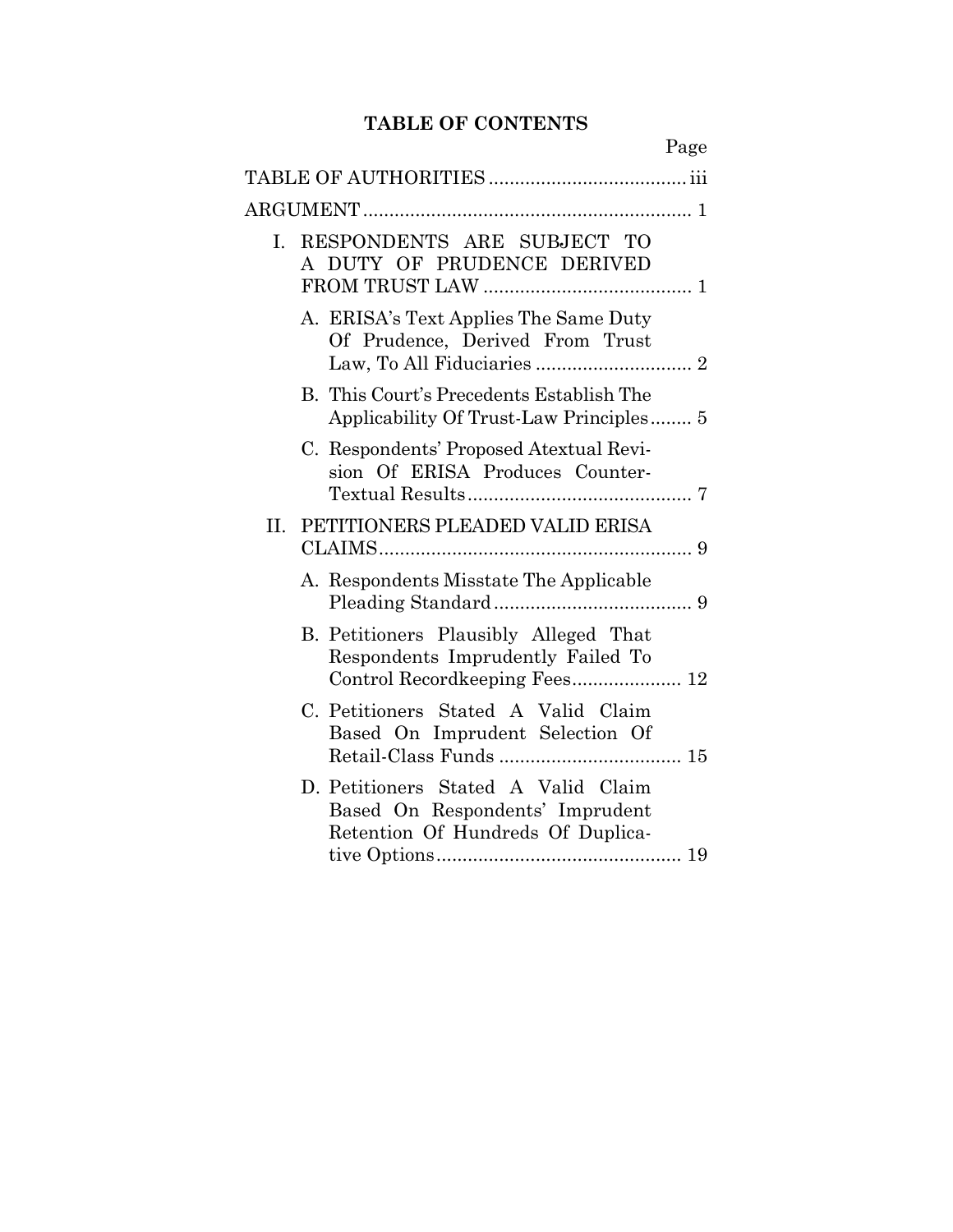| E. The Court Need Not Disregard Infor-<br>mation That Refutes Respondents' |  |
|----------------------------------------------------------------------------|--|
|                                                                            |  |
| III. RESPONDENTS' POLICY ARGUMENTS                                         |  |
|                                                                            |  |
|                                                                            |  |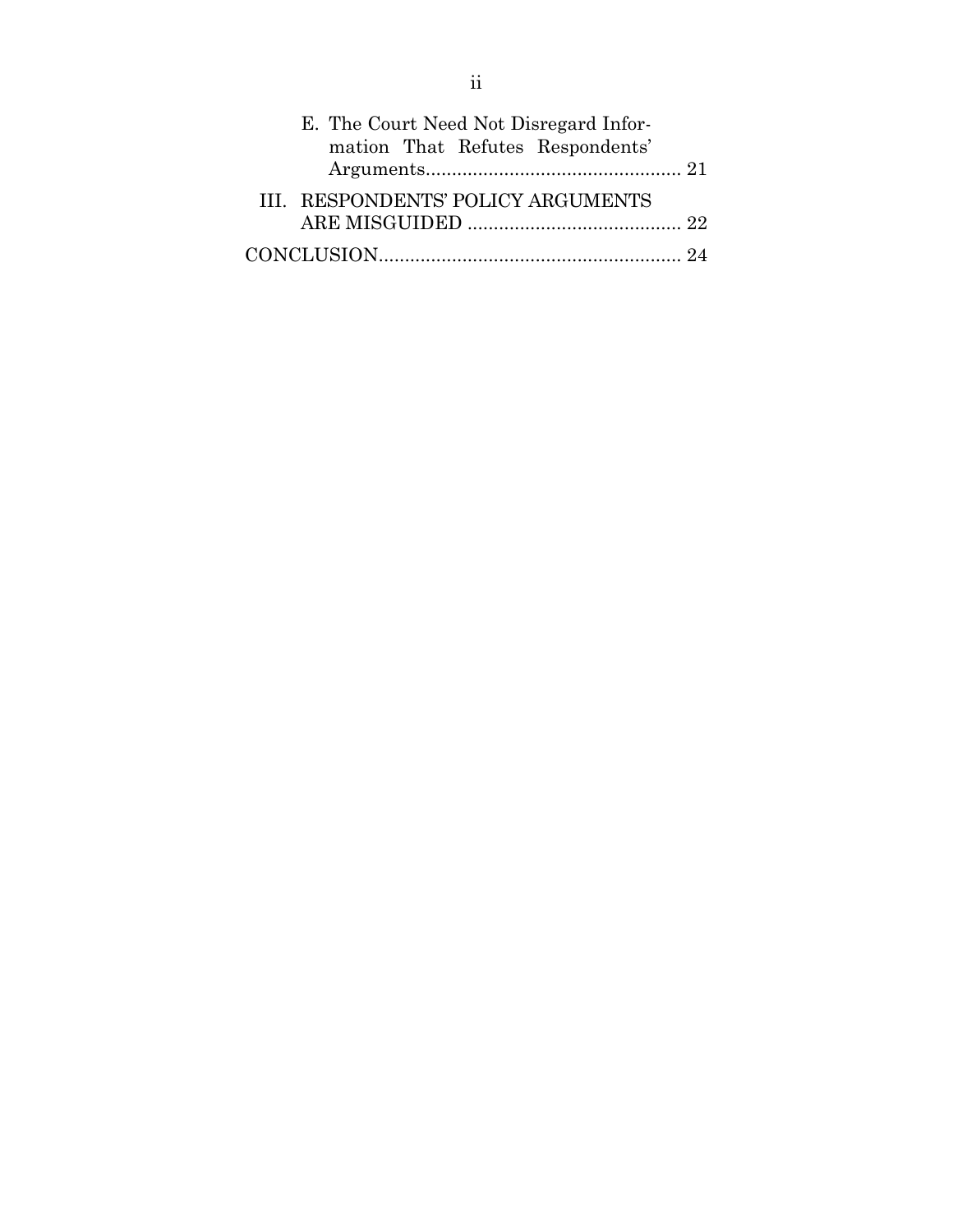# **TABLE OF AUTHORITIES**

Page

| CASES                                                                                               |
|-----------------------------------------------------------------------------------------------------|
| Allen v. Wells Fargo & Co., 967 F.3d 767<br>(8th Cir. 2020), cert. denied, 141 S. Ct. 2594          |
| Amgen Inc. v. Harris, 577 U.S. 308 (2016)  10                                                       |
|                                                                                                     |
| Cates v. Trustees of Columbia Univ., 2021 WL                                                        |
| Central States, Se. & Sw. Areas Pension Fund<br>v. Central Transp., Inc., 472 U.S. 559 (1985)  1, 5 |
| Clark v. Duke Univ., 2019 WL 2588029                                                                |
| DiFelice v. U.S. Airways, Inc., 497 F.3d 410                                                        |
| Erickson v. Pardus, 551 U.S. 89 (2007)  9                                                           |
| Fifth Third Bancorp v. Dudenhoeffer, 573 U.S.<br>10, 11, 13                                         |
| Fink v. National Sav. & Tr. Co., 772 F.2d 951                                                       |
| Hecker v. Deere $\&$ Co.:                                                                           |
| 556 F.3d 575 (7th Cir. 2009), on denial of                                                          |
| 569 F.3d 708 (7th Cir. 2009)  4-5                                                                   |
| Howell v. Motorola, Inc., 633 F.3d 552 (7th Cir.                                                    |
| Kelly v. Johns Hopkins Univ., 2020 WL 434473                                                        |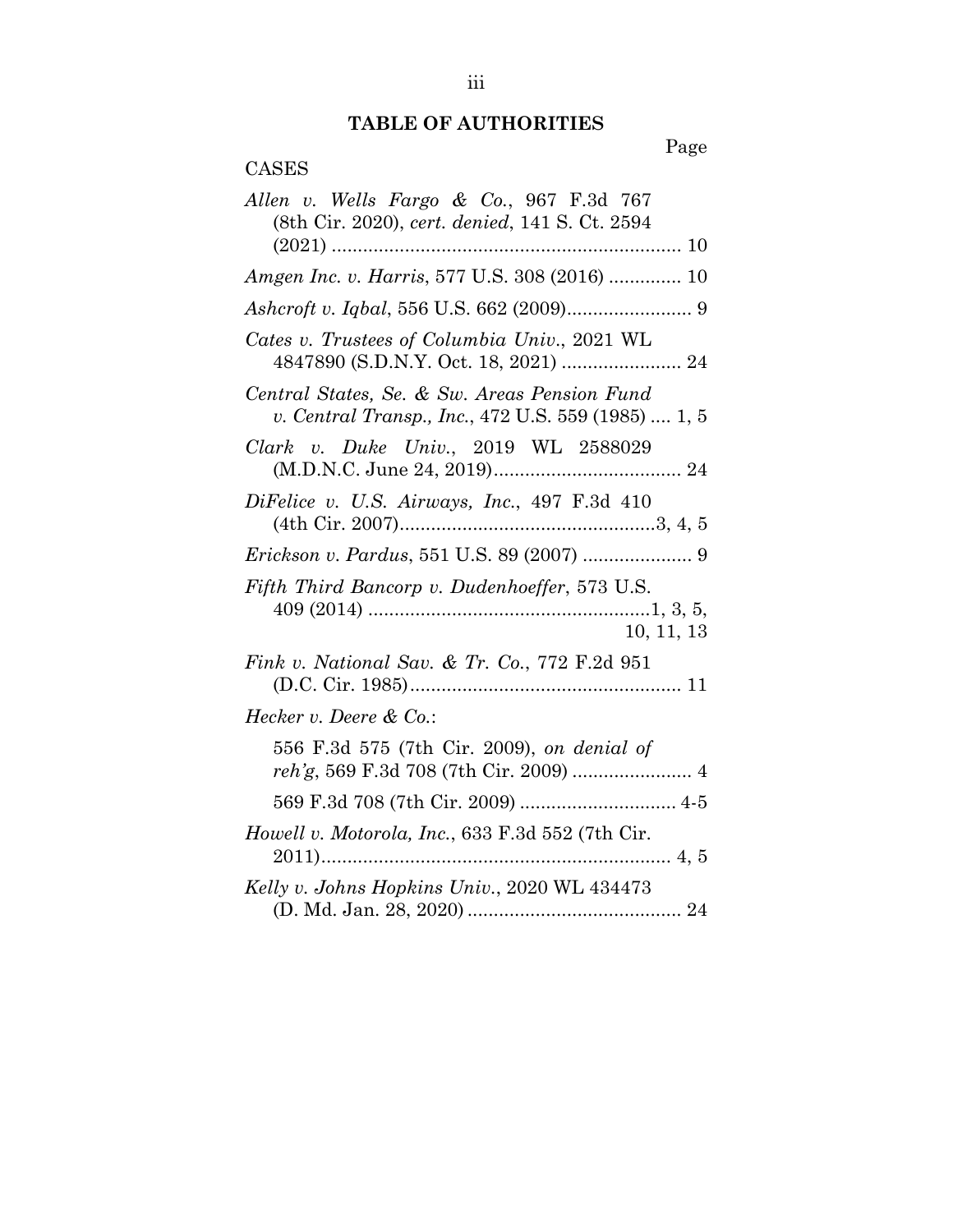| Langbecker v. Electronic Data Sys. Corp.,                                                                                                             |
|-------------------------------------------------------------------------------------------------------------------------------------------------------|
| <i>Matrixx Initiatives, Inc. v. Siracusano, 563 U.S.</i>                                                                                              |
| <i>Pfeil v. State St. Bank &amp; Tr. Co., 671 F.3d 585</i>                                                                                            |
| <i>Rotkiske v. Klemm, 140 S. Ct. 355 (2019) </i> 8                                                                                                    |
| Tatum v. RJR Pension Inv. Comm., 855 F.3d                                                                                                             |
| <i>Thole v. U.S. Bank N.A.</i> , 140 S. Ct. 1615 (2020) 7                                                                                             |
| Tibble v. Edison Int'l:                                                                                                                               |
| 2010 WL 2757153 (C.D. Cal. July 8, 2010),<br>aff'd, 729 F.3d 1110 (9th Cir. 2013), vacated<br><i>in part and remanded,</i> 575 U.S. 523 (2015) 17, 18 |
| 729 F.3d 1110 (9th Cir. 2013), vacated in<br>part and remanded, 575 U.S. 523 (2015)3, 4, 5                                                            |
|                                                                                                                                                       |

# STATUTES, REGULATIONS, AND RULES

| Employee Retirement Income Security Act of           |
|------------------------------------------------------|
|                                                      |
|                                                      |
|                                                      |
|                                                      |
| § $404(a)(1)(B)$ , 29 U.S.C. § $1104(a)(1)(B)$ 9, 11 |
| $\S$ 404(a)(1)(C), 29 U.S.C. $\S$ 1104(a)(1)(C)  20  |
|                                                      |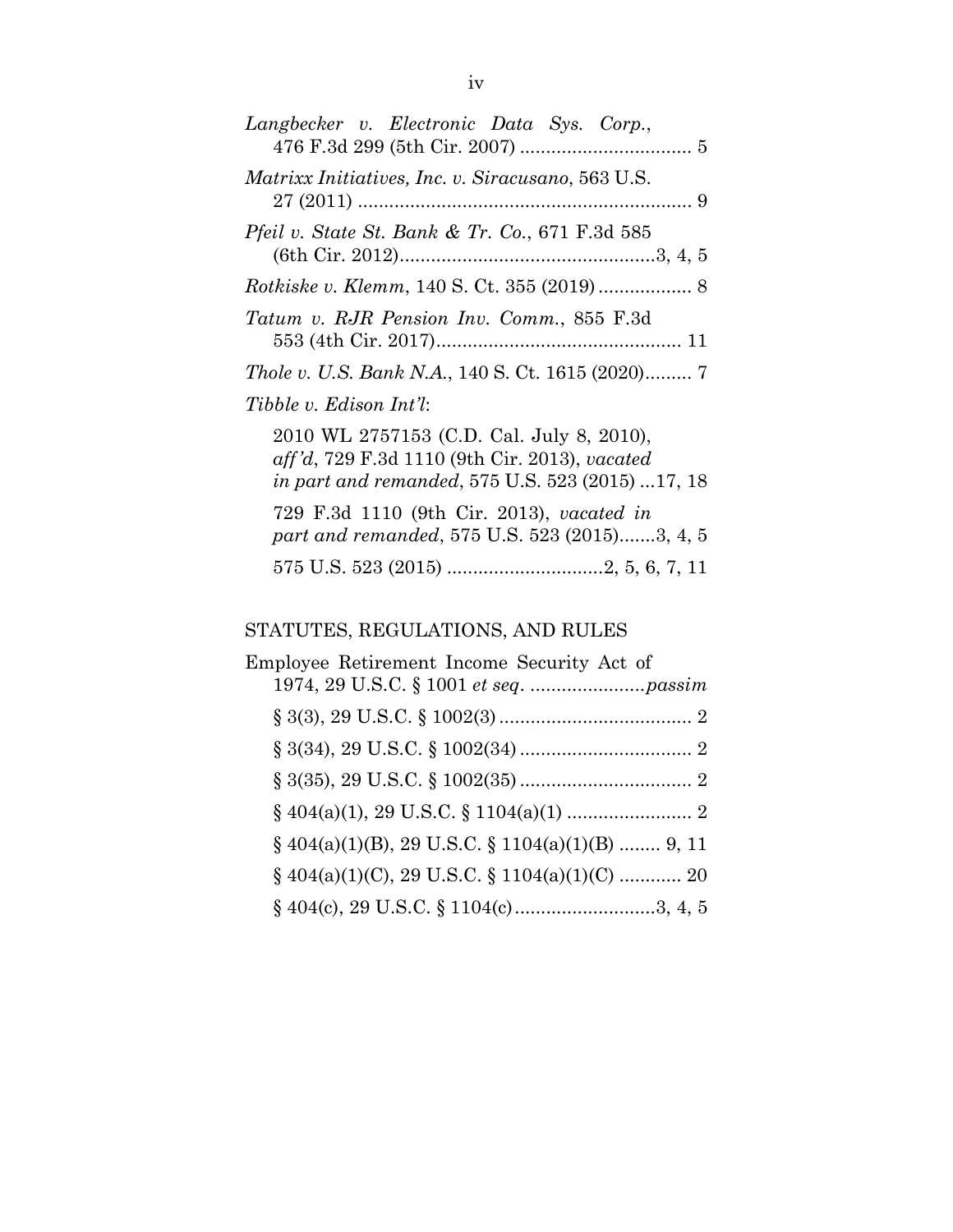| Fed. R. Civ. $P_{\cdot}$ : |
|----------------------------|
|                            |
|                            |

## ADMINISTRATIVE MATERIALS

# U.S. Dep't of Labor:

| A Look at $401(k)$ Plan Fees (Sept. 2019),        |
|---------------------------------------------------|
| https://www.dol.gov/sites/dolgov/files/ebsa/      |
| about-ebsa/our-activities/resource-center/        |
| publications/a-look-at-401k-plan-fees.pdf  16     |
| Emp. Benefits Sec. Admin., <i>Private Pension</i> |
| Plan Bulletin Historical Tables and Graphs        |
| 1975-2019 (Sept. 2021), https://www.dol.gov/      |
| sites/dolgov/files/ebsa/researchers/statistics/   |
| retirement-bulletins/private-pension-plan-        |
| bulletin-historical-tables-and-graphs.pdf 23      |
| Final Rule, Fiduciary Requirements for            |
| Disclosure in Participant-Directed Individual     |
| Account Plans, 75 Fed. Reg. 64,910 (Oct. 20,      |
|                                                   |
|                                                   |

# OTHER MATERIALS

| Brief of the Amicus Curiae, Thomas E. Perez,       |  |
|----------------------------------------------------|--|
| Secretary of Labor, U.S. Dep't of Labor, in        |  |
| Support of Appellant, Tatum v. RJR Pension         |  |
| <i>Inv. Comm.</i> , No. 16-1293 (4th Cir. Sept. 9, |  |
|                                                    |  |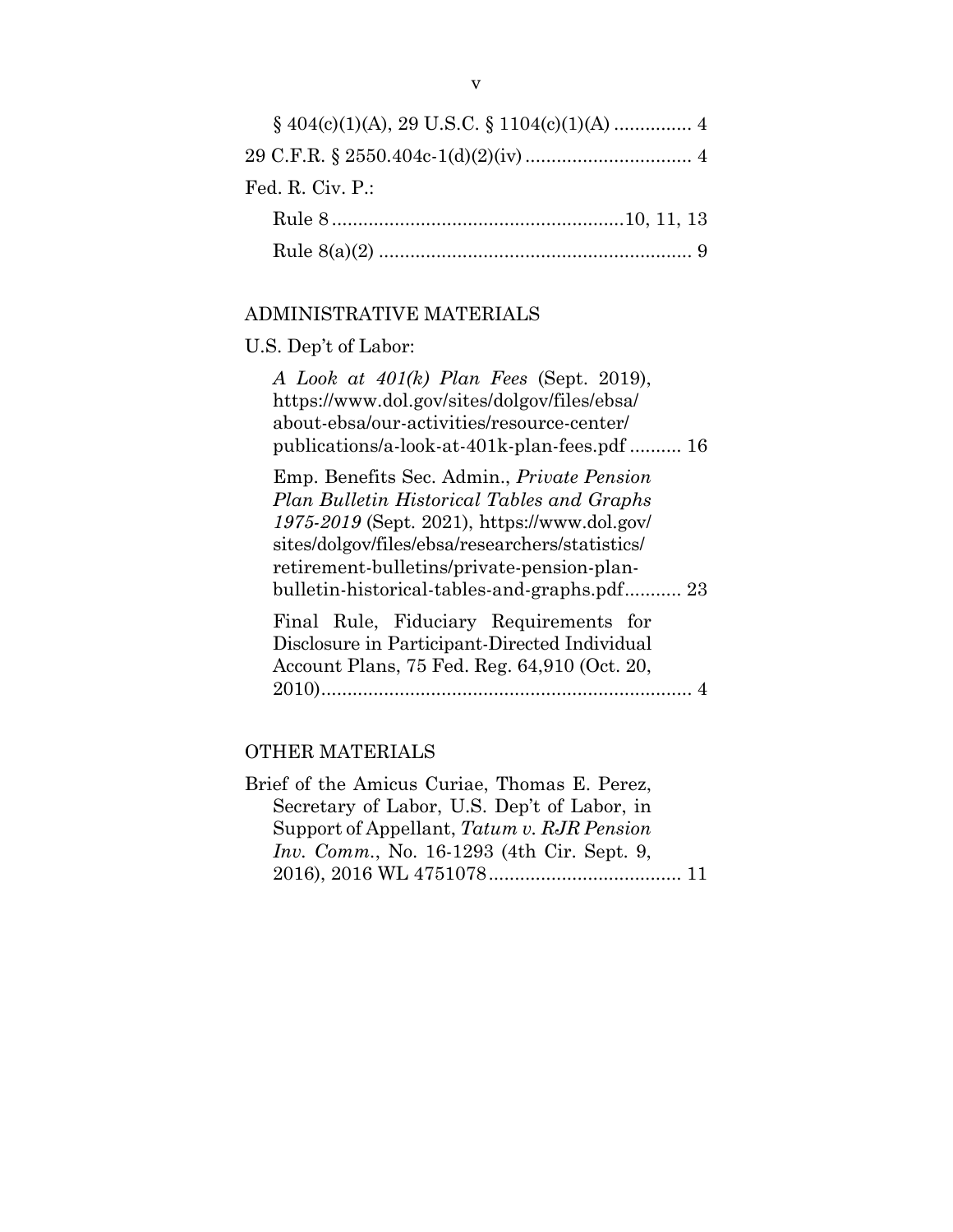| Brief for the Secretary of Labor as Amicus<br>Curiae in Support of Plaintiffs-Appellants,<br>Tibble v. Edison Int'l, Nos. $10-56406$ &<br>10-56415) (9th Cir. May 25, 2011), 2011 WL                               |  |
|--------------------------------------------------------------------------------------------------------------------------------------------------------------------------------------------------------------------|--|
| Euclid Specialty Managers, LLC, Pleading<br>Standard for Excessive Fee Lawsuits: An<br>In-Depth Analysis of the Northwestern<br>Excessive Fee Case Before the Supreme<br>Court (Aug. 2021), https://perma.cc/H48B- |  |
| Fidelity Contrafund Summary Prospectus (Sept.<br>29, 2010), https://www.sec.gov/Archives/<br>edgar/data/0000024238/0000035341100000                                                                                |  |
| Fidelity Magellan Fund Summary Prospectus<br>(Sept. 29, 2010), https://www.sec.gov/Archives/<br>edgar/data/0000061397/000003534110000033/                                                                          |  |
| Investment Co. Inst.:                                                                                                                                                                                              |  |
| 2021 Investment Company Fact Book (2021),<br>https://www.ici.org/system/files/2021-05/                                                                                                                             |  |
| The BrightScope/ICI Defined Contribution<br>Plan Profile: A Close Look at ERISA 403(b)<br>Plans, 2017 (Jan. 2021), https://perma.cc/                                                                               |  |
|                                                                                                                                                                                                                    |  |
| Antonin Scalia & Bryan A. Garner, Reading<br>Law: The Interpretation of Legal Texts (2012)  8                                                                                                                      |  |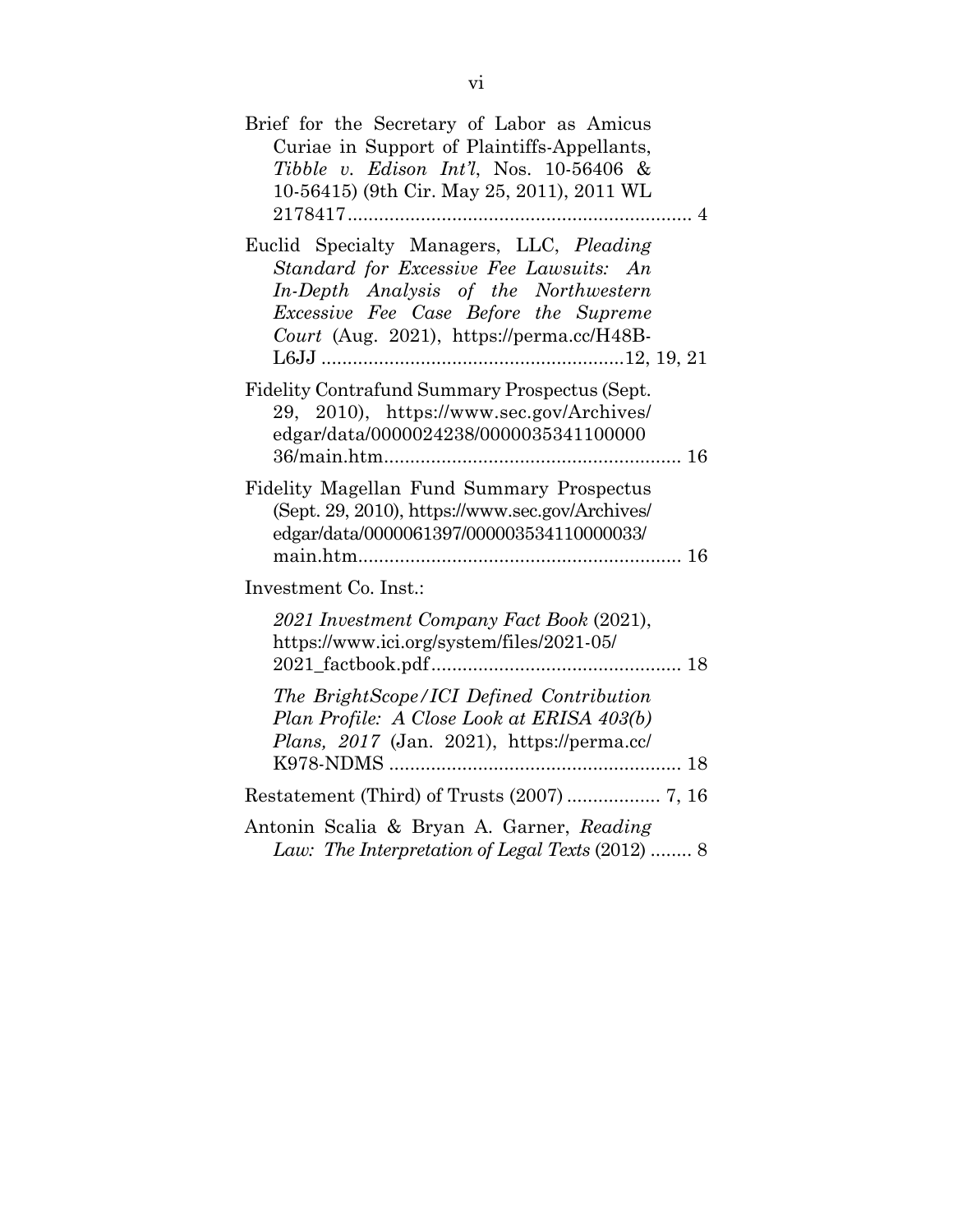| TIAA-CREF Mid-Cap Value Fund Summary              |  |
|---------------------------------------------------|--|
| Prospectus (Feb. 1, 2010), https://www.sec.gov/   |  |
| Archives/edgar/data/0001084380/0000930            |  |
| 41310000464/c59921_497k.htm 17                    |  |
|                                                   |  |
| 5B Charles Alan Wright & Arthur R. Miller,        |  |
| Federal Practice and Procedure (3d ed. 2004) 9-10 |  |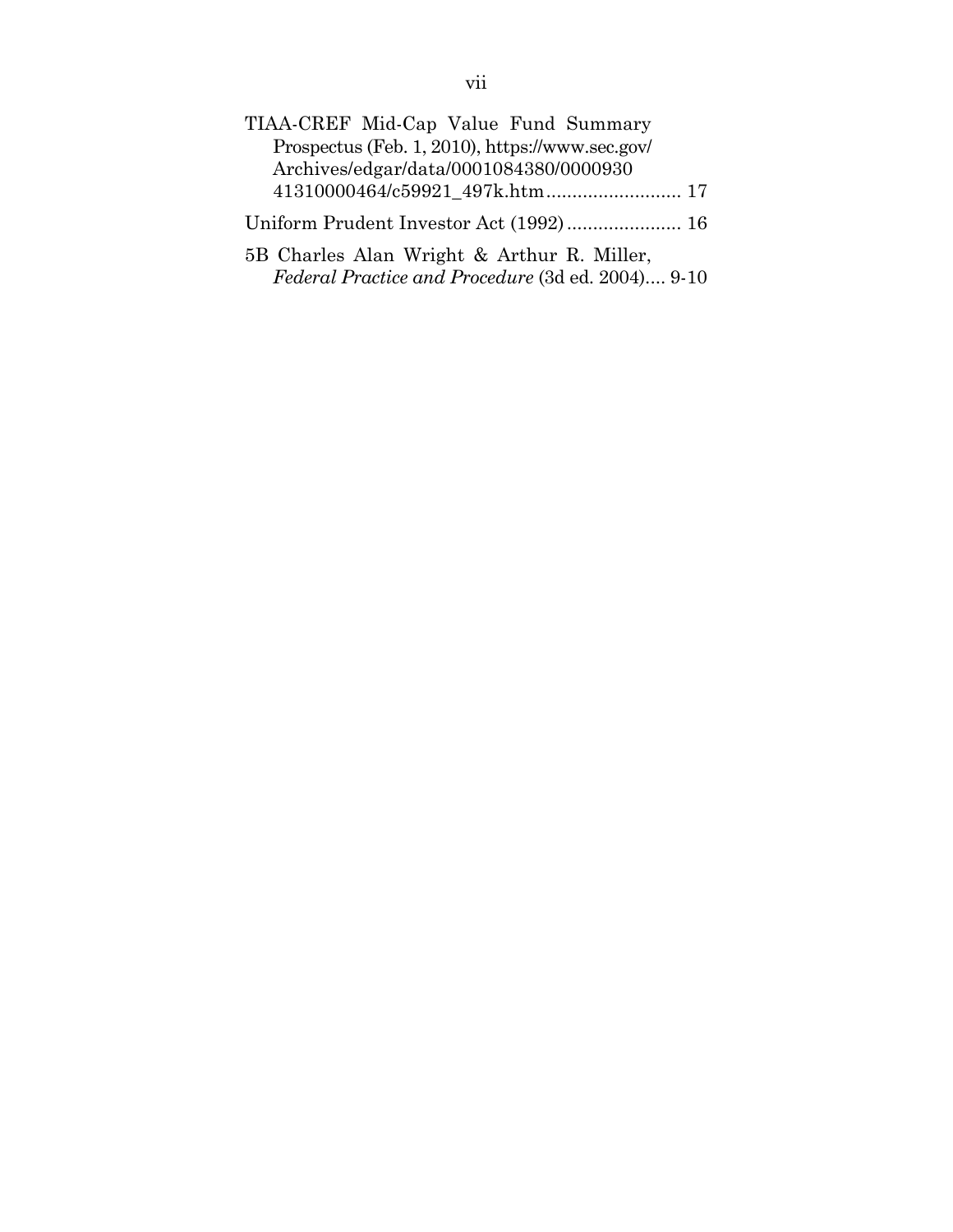When Congress imposed a fiduciary duty of prudence on retirement plan administrators derived from trust law, it intended to confer upon plan participants a remedy for harms caused by imprudent plan management. Failure to act reasonably to control expenses always has been a fiduciary breach under trust law and ERISA. Excessive-fee litigation has enhanced the financial security of tens of millions of Americans by improving the management of definedcontribution plans. ERISA is working exactly as intended.

Respondents' main response is to complain that objectively reasonable prudence is "paternalistic." Yet there is nothing "paternalistic" about Congress enacting a law to recognize suits against Plan fiduciaries for incurring excessive fees, failing to eliminate unnecessary recordkeepers, or structuring plans that unreasonably confuse plan participants. ERISA's text, the common law of trusts, and this Court's precedents all support reversal of the Seventh Circuit's atextual heightened pleading standards.

#### **ARGUMENT**

### **I. RESPONDENTS ARE SUBJECT TO A DUTY OF PRUDENCE DERIVED FROM TRUST LAW**

This Court frequently has held that ERISA's "'standard of care'" – or duty of prudence – is a "'strict standard[] of trustee conduct derived from the common law of trusts.'" *Fifth Third Bancorp v. Dudenhoeffer*, 573 U.S. 409, 416 (2014) (quoting *Central States, Se. & Sw. Areas Pension Fund v. Central Transp., Inc.*, 472 U.S. 559, 570 (1985)) (ellipsis omitted). The Court has instructed courts to "look to the law of trusts" to determine an ERISA fiduciary's obligations for maintaining investment lineups of defined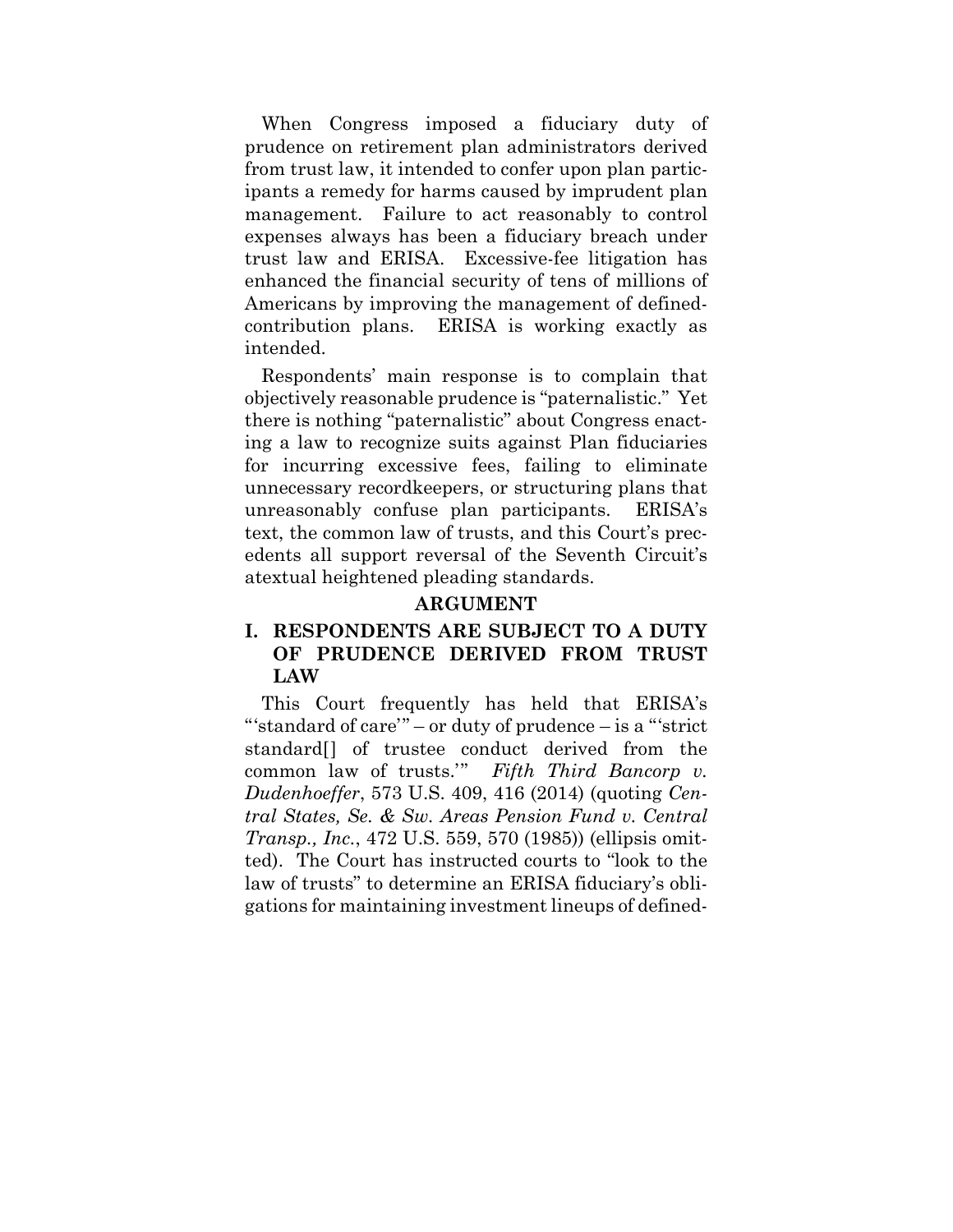contribution plans. *Tibble v. Edison Int'l*, 575 U.S. 523, 528-29 (2015). *See* Pet. Br. 19-20. Under trust law, the fiduciary duty of prudence encompasses the following relevant obligations: (1) to act prudently when incurring expenses, so as to incur only reasonable expenses, *id.* at 22-26; (2) to act prudently when delegating investment functions, *id.* at 26-27; and (3) to monitor investments prudently and remove imprudent investments, *id.* at 27-28.

Respondents do not dispute petitioners' explication of trust law. Rather, they erroneously argue (at 20) that trust-law principles are wholly inapplicable to defined-contribution plans in which participants select investment options, and fiduciaries of such plans need offer only "a meaningful array of options." Respondents' watered-down conception of ERISA's duty of prudence finds no support in text or precedent.

#### **A. ERISA's Text Applies The Same Duty Of Prudence, Derived From Trust Law, To All Fiduciaries**

ERISA imposes a single duty of prudence applicable to *all* "fiduciar[ies] . . . discharg[ing] [their] duties with respect to a plan."  $29 \text{ U.S.C.}$  §  $1104(a)(1)$ . ERISA unambiguously defines "plan" to include both definedcontribution and defined-benefit plans. *See id.*  $§ 1002(3), (34), (35).<sup>1</sup> In setting forth ERISA's uniform$ duty of prudence, Congress used language directly drawn from trust law. Pet. Br. 20-21. Respondents do not dispute that trust-law principles apply to definedbenefit plans. ERISA provides no textual basis for holding fiduciaries of defined-contribution plans to a

<sup>1</sup> ERISA's text provides no indication that Congress sought to hold 403(b) fiduciaries to a lesser standard than 401(k) fiduciaries. Pet. 4; App. 27a.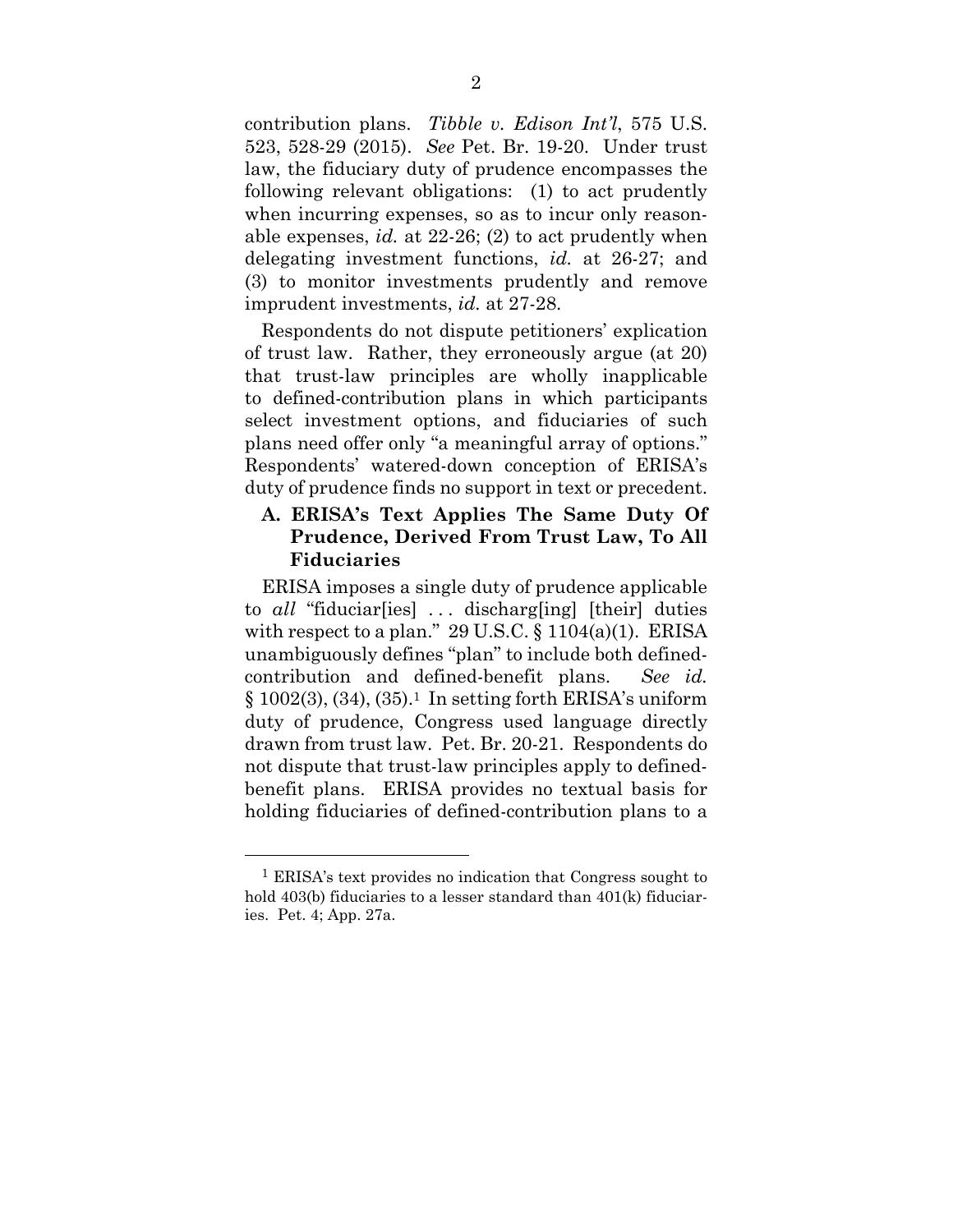lesser standard. Indeed, in rejecting a fiduciary's argument to apply a lower standard to employee stock ownership plans – a type of defined-contribution plan – this Court held that it "follows from the pertinent provisions of ERISA" that "the same standard of prudence applies to all ERISA fiduciaries." *Dudenhoeffer*, 573 U.S. at 418-19.

Section 404(c), which provides a limited defense to ERISA liability for losses resulting from a participant's investment choices under certain circumstances, does not justify imposing a different standard for the underlying fiduciary duty. To begin with, "section 404(c) is not applicable" here because it "is an affirmative defense that is not appropriate for consideration on a motion to dismiss when, as here, the plaintiffs did not raise it in the complaint." *Pfeil v. State St. Bank & Tr. Co.*, 671 F.3d 585, 598 (6th Cir. 2012), *abrogated on other grounds by Dudenhoeffer*, 573 U.S. 409; *see also id.* at 599 (collecting cases).

In any event, "although section 404(c) does limit a fiduciary's liability for losses that occur when participants make poor choices from a satisfactory menu of options, it does not insulate a fiduciary from liability for assembling an imprudent menu in the first instance." *DiFelice v. U.S. Airways, Inc.*, 497 F.3d 410, 418 n.3 (4th Cir. 2007). That conclusion follows from the statute's text. "Section 404(c) speaks of 'any breach, which results from' a participant's exercise of control. 'Result from' means '[t]o arise as a consequence, effect, or outcome of some action.'" *Tibble v. Edison Int'l*, 729 F.3d 1110, 1123 (9th Cir. 2013), *vacated on other grounds by Tibble*, 575 U.S. 523. Thus, "'the selection of the particular funds to include and retain as investment options in a retirement plan is the responsibility of the plan's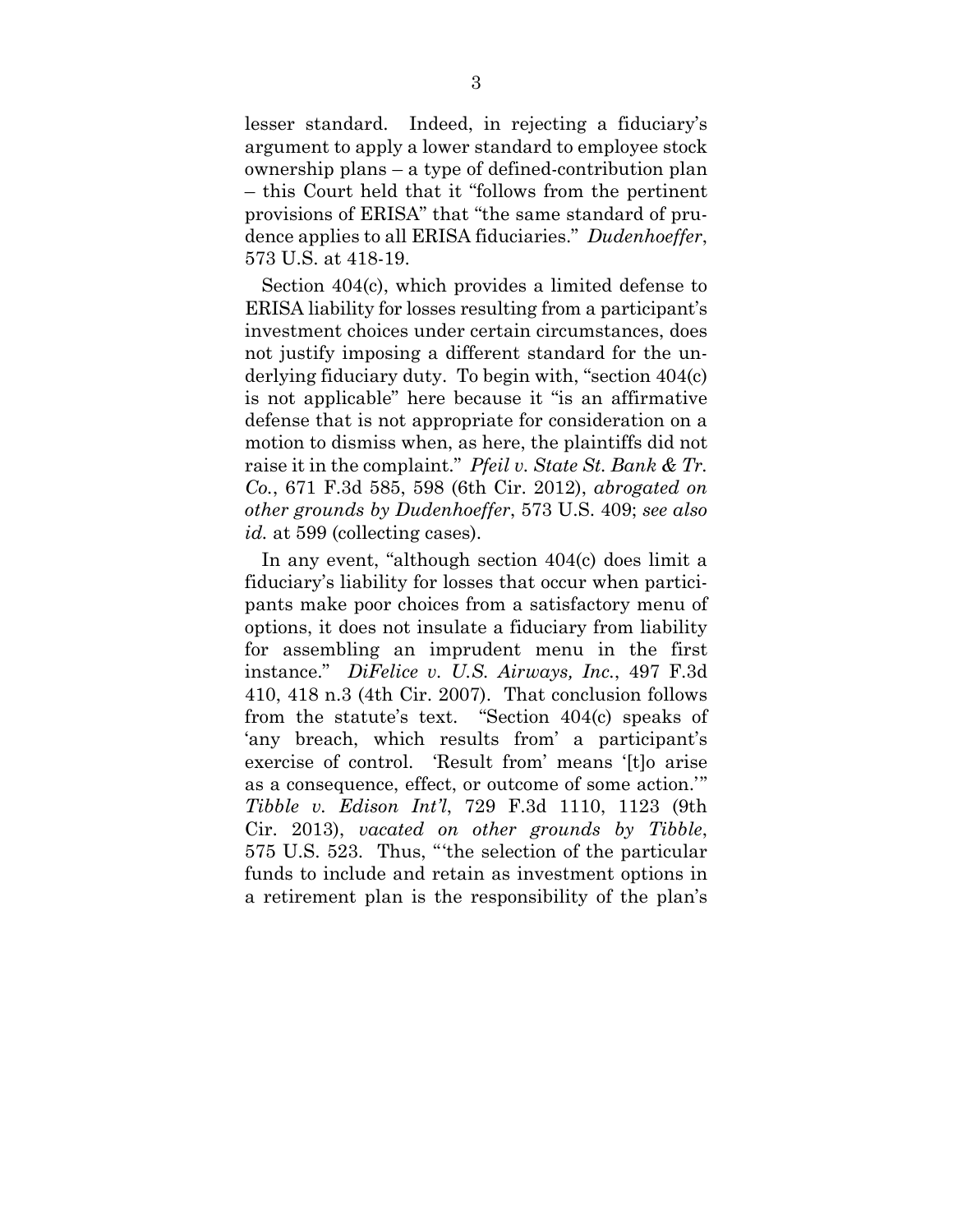fiduciaries, and logically precedes (and thus cannot 'result[] from') a participant's decision to invest in any particular option.'" *Id.* (quoting Sec'y of Labor Amicus Br. 21, *Tibble*, 2011 WL 2178417) (brackets in original).

Moreover, Congress delegated authority to the Department of Labor ("DOL") to issue regulations implementing Section 404(c). *See* 29 U.S.C. § 1104(c)(1)(A). DOL's regulations provide that Section 404(c) "does not serve to relieve a fiduciary from its duty to prudently select and monitor any service provider or designated investment alternative offered under the plan." 29 C.F.R. § 2550.404c-1(d)(2)(iv). In promulgating that regulation, DOL stated: "a fiduciary breach or an investment loss in connection with the plan's selection or monitoring of a designated investment alternative is not afforded relief under section 404(c) because it is not the result of a participant's or beneficiary's exercise of control." 75 Fed. Reg. 64,910, 64,927 (Oct. 20, 2010). DOL reiterated that view in this case: "[f]iduciaries are . . . liable, notwithstanding Section 1104(c), for any losses attributable to the imprudent selection or monitoring of the funds on a plan's investment menu." U.S. Br. 24. All but one circuit to address the question correctly have concluded that Section 404(c) does not insulate a fiduciary from liability for imprudent selection or monitoring of a plan's investment options. *See Tibble*, 729 F.3d at 1121-25; *Pfeil*, 671 F.3d at 599-601; *Howell v. Motorola, Inc.*, 633 F.3d 552, 567-68 (7th Cir. 2011); *DiFelice*, 497 F.3d at 418 n.3.2

<sup>2</sup> Respondents cite (at 20) *Hecker v. Deere & Co.*, 556 F.3d 575, 587 (7th Cir. 2009), but, in its order denying rehearing, the panel clarified that "it refrained from making any definitive pronouncement" on the safe harbor's applicability. *Hecker v. Deere & Co.*,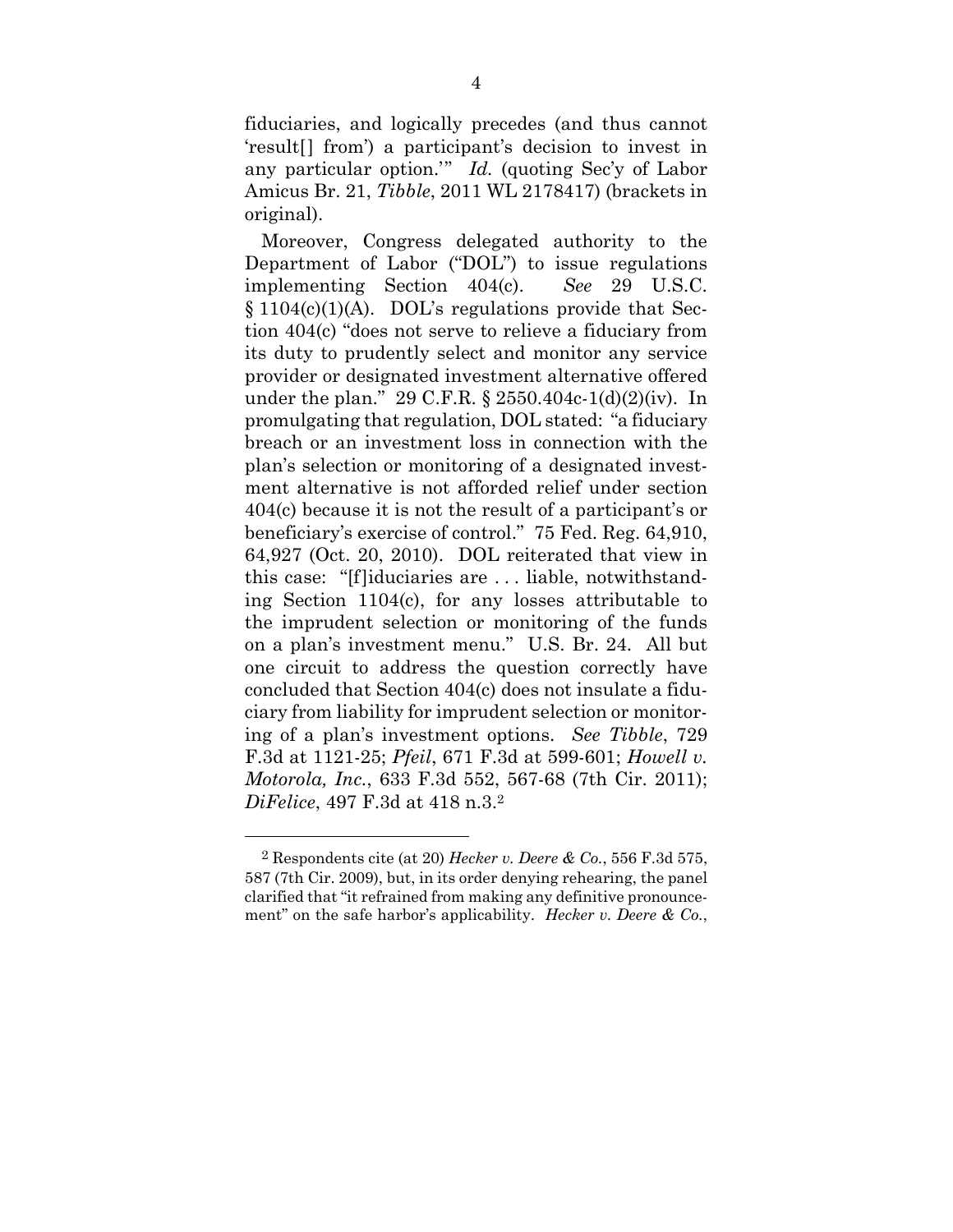The division of responsibility under ERISA is clear: plan fiduciaries are charged with selecting and maintaining a prudent investment lineup; if they do so, and meet the Section 404(c) requirements, then they are not liable for losses caused by a participant's choices within that lineup. But the safe harbor highlights the importance of fiduciaries prudently constructing and maintaining the investment lineup in the first instance.

#### **B. This Court's Precedents Establish The Applicability Of Trust-Law Principles**

This Court has not differentiated between types of plans in holding that ERISA's duty of prudence is "'derived from the common law of trusts.'" *Dudenhoeffer*, 573 U.S. at 416 (quoting *Central States*, 472 U.S. at 570). Rather, the Court has applied trustlaw principles to defined-contribution plans, *see id.* at 412, 422; *Tibble*, 575 U.S. at 525, 528-30, and definedbenefit plans, *see*, *e.g.*, *Central States*, 472 U.S. at 570- 72.

In *Tibble*, this Court held that courts should "look to the law of trusts" to determine whether a fiduciary complied with its duty of prudence in maintaining the investment lineup of a defined-contribution plan. 575 U.S. at 528-29. This Court concluded that "the Ninth

<u>.</u>

<sup>569</sup> F.3d 708, 710 (7th Cir. 2009). The Seventh Circuit later held "the selection of plan investment options and the decision to continue offering a particular investment vehicle are acts to which fiduciary duties attach, and . . . the safe harbor is not available for such acts." *Howell*, 633 F.3d at 567. Respondents also cite *Langbecker v. Electronic Data Systems Corp.*, 476 F.3d 299, 310- 11 (5th Cir. 2007), but *Langbecker* predates the applicable DOL regulation and has been criticized by other circuits. *See Tibble*, 729 F.3d at 1123 ("we disagree" with *Langbecker*); *Pfeil*, 671 F.3d at 600-01 (same); *DeFelice*, 497 F.3d at 418 n.3 (favorably citing *Langbecker* dissent).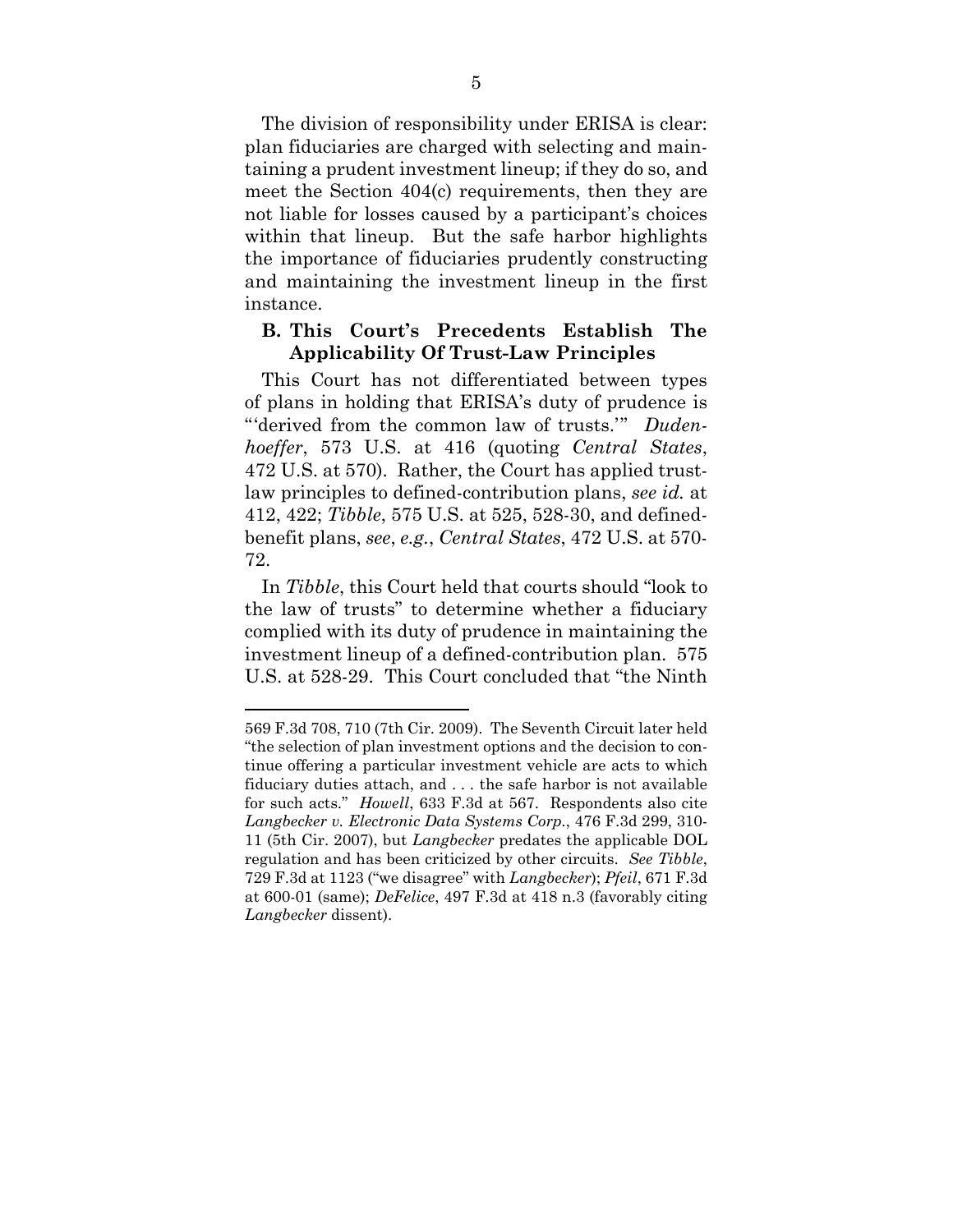Circuit erred" in judging the plaintiffs' claims for imprudent retention of investment options as untimely because "[t]he Ninth Circuit did not recognize that under trust law a fiduciary is required to conduct a regular review of its investment." *Id.* at 528. The Court drew on traditional trust-law sources to conclude that, "under trust law, a fiduciary normally has a continuing duty of some kind to monitor investments and remove imprudent ones." *Id.* at 530. The Court held that breach of this trust-derived duty constituted an ERISA violation: "A plaintiff may allege that a fiduciary breached the duty of prudence by failing to properly monitor investments and remove imprudent ones." *Id.*

Respondents misread *Tibble* in arguing (at 23-24) that it concerned only timeliness and not the nature of the underlying duty. Indeed, this Court grounded the Ninth Circuit's error on timeliness on its failure to "consider[] the nature of the fiduciary duty." 575 U.S. at 528. Although the Court did not address on the merits "the scope of [the plan's] fiduciary duty in this case," *id.* at 531, it instructed the Ninth Circuit to consult trust law to answer that question, *see id.* ("We remand for the Ninth Circuit to consider petitioners' claims . . . , recognizing the importance of analogous trust law."); *id.* at 528 (directing Ninth Circuit to "consider[] trust-law principles").

Respondents ask the Court to hold that courts should *not* "consider<sup>[]</sup> trust-law principles," *id.*, when assessing duty-of-prudence claims concerning defined-contribution plans and to rule that definedcontribution fiduciaries do *not* "breach[] the duty of prudence by failing to properly monitor investments and remove imprudent ones," *id.* at 530, so long as the plan includes "a meaningful array of options," Resp.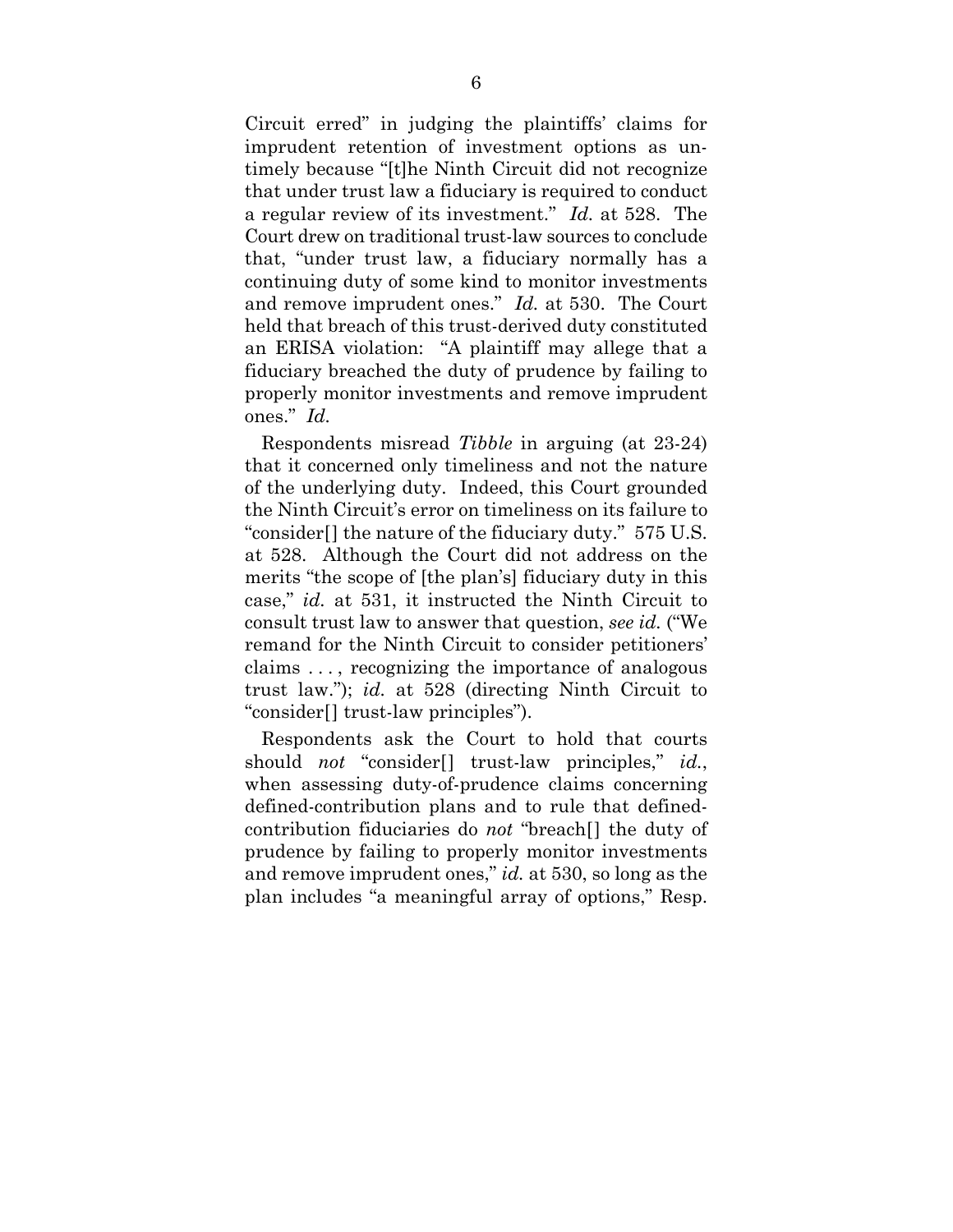Br. 20. The Court could not so hold without overturning its unanimous ruling in *Tibble*.

Respondents incorrectly assert that trust-law principles "'do[] not fit'" the context of definedcontribution plans with an investment lineup. Resp. Br. 22 (quoting *Thole v. U.S. Bank N.A.*, 140 S. Ct. 1615, 1619 (2020)). Each of the relevant trust-law obligations comfortably fits this context. *First*, the obligation to keep expenses reasonable has special importance to defined-contribution plans. A definedcontribution plan is like a "private trust" because "every penny of gain or loss is at the beneficiaries' risk." *Thole*, 140 S. Ct. at 1619-20.

*Second*, the obligation to act prudently when delegating investment functions fits the definedcontribution context because the act of designing a menu of mutual funds and annuities managed by third-party providers (and selecting recordkeepers to administer a plan) is an act of delegation. *See* Restatement (Third) of Trusts  $\S 90$  cmt. m (2007) ("costs" of "using mutual funds and other pooling arrangements . . . require special attention by a trustee").

*Third*, this Court already has held in *Tibble* that the trustee's obligation "to monitor investments and remove imprudent ones" applies to the definedcontribution fiduciary's monitoring and selection of options in a plan menu. 575 U.S. at 530.

#### **C. Respondents' Proposed Atextual Revision Of ERISA Produces Counter-Textual Results**

Respondents essentially propose that the Court adopt a large-menu defense to ERISA, such that, if a plan offers a "diverse menu of investment options" including some options "deemed prudent," fiduciaries cannot be liable if other options (even most options) are overly expensive or otherwise imprudent. Resp.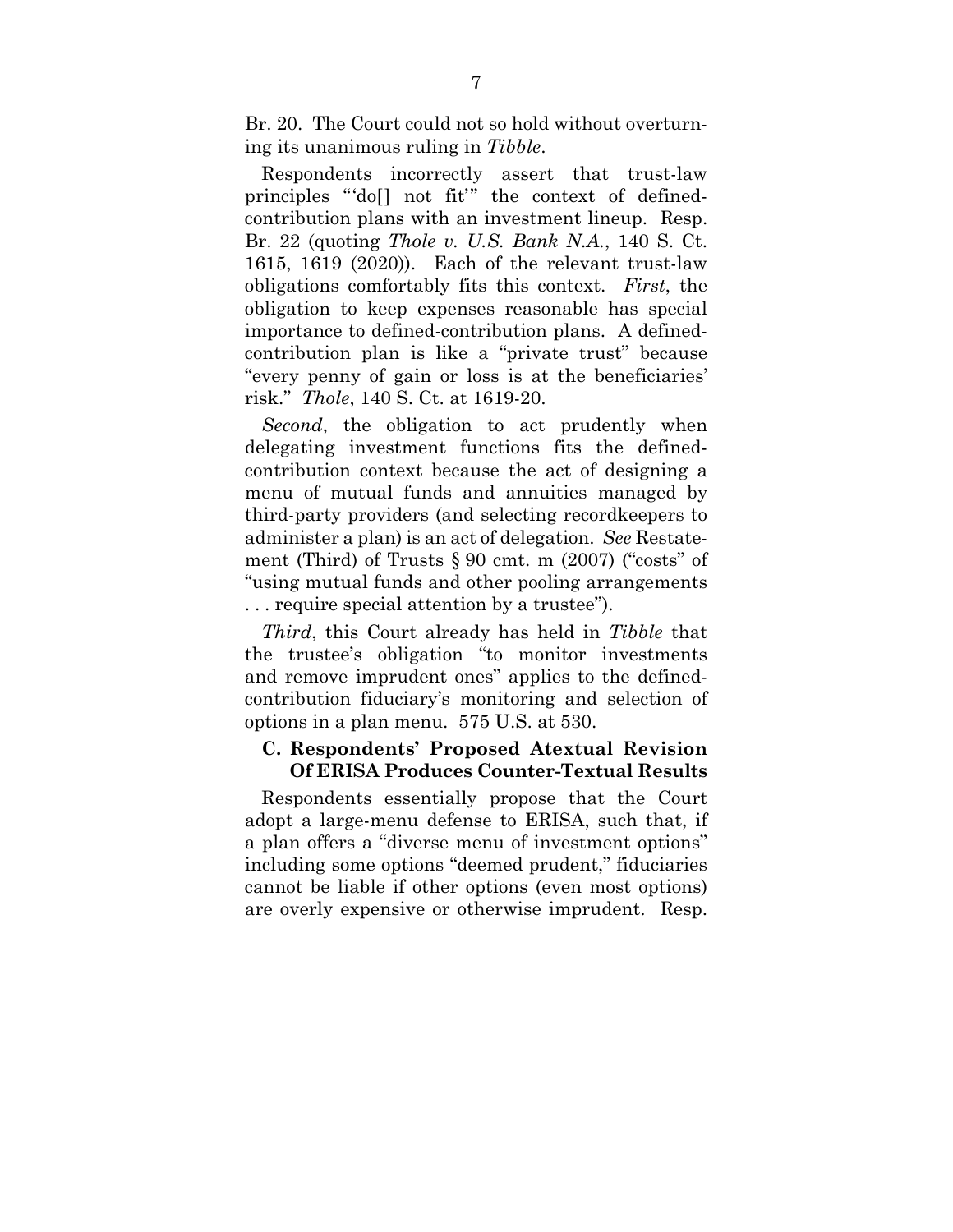Br. 24-25. This large-menu defense is found nowhere in ERISA's text, violating "a fundamental principle of statutory interpretation that 'absent provision[s] cannot be supplied by the courts.'" *Rotkiske v. Klemm*, 140 S. Ct. 355, 360-61 (2019) (quoting Antonin Scalia & Bryan A. Garner, *Reading Law: The Interpretation of Legal Texts* 94 (2012)).

Even if this Court had authority to revise ERISA as respondents suggest, the large-menu defense is misguided policy. If adopted, respondents' view would lead fiduciaries to include as many options as possible, because the presence of at least some prudent options would immunize them from liability. But as leading investment-law scholars have explained, "this approach would create an incentive to make menus worse" because "fiduciaries would be encouraged to offer bloated menus and be affirmatively discouraged from pruning poor options." Scholars Br. 5.

Empirical scholarship shows that "[c]ompiling scores or even hundreds of funds is unnecessary and may harm investors, particularly when excessively costly funds are among those offered." *Id.* at 21. "[I]f the menu contains inappropriate options, some employees will choose them," *id.* at 14, and "long menus . . . impose cognitive costs" by "overwhelm[ing]" investors to the point that some will fail to participate in defined-contribution plans, *id.* at 23. "Empirical studies of retirement plans . . . show that employees are best served by concise, carefully constructed menus that exclude excessively expensive and underperforming fund options." *Id.* at 5-6. The menus here are "aberrant" in including "more than 240" options, when "a typical retirement plan menu includes about twenty to thirty options." *Id.* at 10.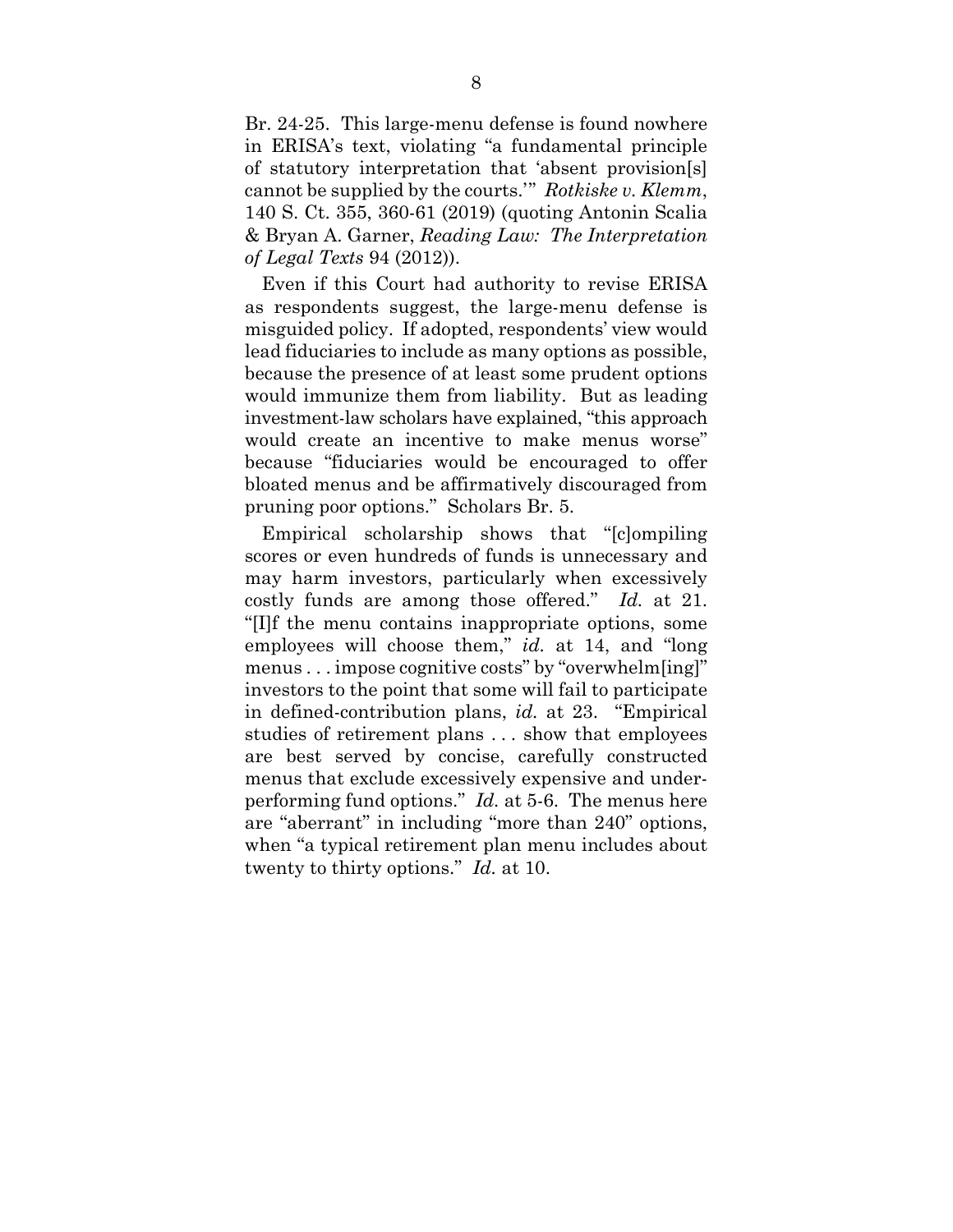Respondents' standard would encourage fiduciaries to deviate from the concise menus that other fiduciaries "acting in a like capacity and familiar with such matters" have constructed, 29 U.S.C.  $\S 1104(a)(1)(B)$ , the opposite of what ERISA's text instructs. *See also* SEIU Br. 3-15 (describing scholarship showing that concise menus serve participants better than overlong menus); AARP Br. 5-6 (where a plan "offers so many options – over 200, here  $- \dots$  the plan cannot effectively monitor all options, and inexpert employees will likely be too overwhelmed and confused to differentiate among products and make beneficial choices"). Moreover, as an experienced fiduciary consultant explains, because "retirement plan fiduciaries generally and routinely evaluate, select, and monitor each fund in a defined contribution plan," recognizing ERISA's fiduciary obligation to do so "is likely to have little impact on prevailing practice and to impose little new burden on plan fiduciaries." Halpern Br. 4.

#### **II. PETITIONERS PLEADED VALID ERISA CLAIMS**

#### **A. Respondents Misstate The Applicable Pleading Standard**

A complaint must contain "a short and plain statement of the claim showing that the pleader is entitled to relief." Fed. R. Civ. P. 8(a)(2). A complaint with sufficient factual allegations to support "the reasonable inference that the defendant is liable for the misconduct alleged" meets that standard. *Matrixx Initiatives, Inc. v. Siracusano*, 563 U.S. 27, 46 (2011) (quoting *Ashcroft v. Iqbal*, 556 U.S. 662, 678 (2009)). A court "must accept as true all of [plaintiffs'] factual allegations," *Erickson v. Pardus*, 551 U.S. 89, 94 (2007) (per curiam), and draw "all reasonable inferences . . . in favor of the pleader," 5B Charles Alan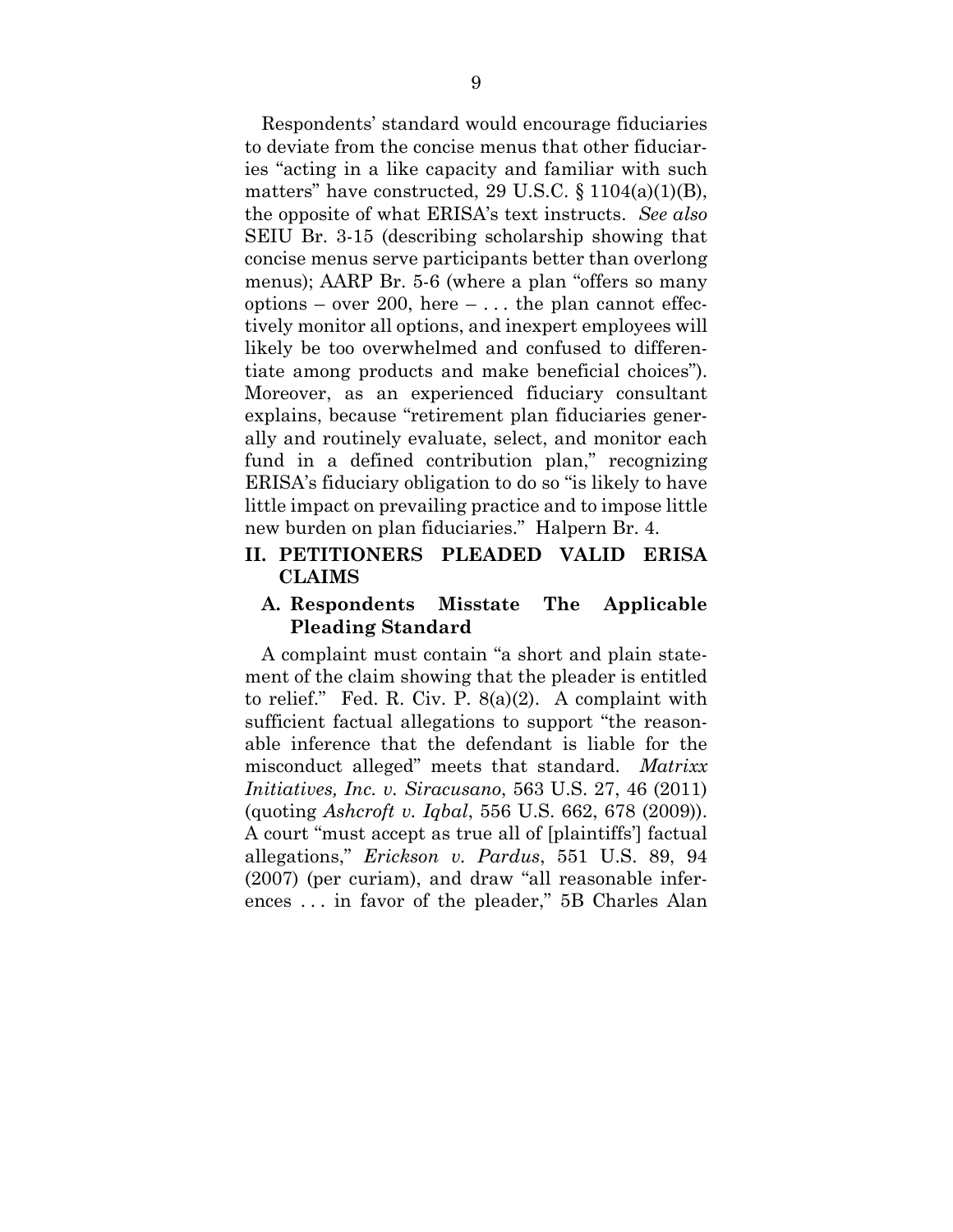Wright & Arthur R. Miller, *Federal Practice and Procedure* § 1357, at 417 (3d ed. 2004). Accordingly, an ERISA excessive-fee complaint passes muster if it contains sufficient factual allegations to support the reasonable inference that a fiduciary failed to act prudently to incur only reasonable expenses or failed to monitor the plan prudently to remove overly expensive investment options.

Respondents seek to displace the Rule 8 standard by inserting additional pleading requirements. First, they argue that a complaint "'must plausibly allege an alternative action that the defendant could have taken'" and "'that a prudent fiduciary in the same position "could not have concluded" that the alternative action "would do more harm than good."'" Resp. Br. 27 (quoting *Dudenhoeffer*, 573 U.S. at 428, and *Amgen Inc. v. Harris*, 577 U.S. 308, 311 (2016) (per curiam)).

Those *Dudenhoeffer* requirements apply only to claims in the highly specific context of fiduciaries of employee stock ownership plans acting on inside information. *Dudenhoeffer* held those requirements are necessary "[t]o state a claim for breach of the duty of prudence on the basis of inside information," because making investment decisions based on inside information could violate securities laws. 573 U.S. at 428-29; *see also Allen v. Wells Fargo & Co.*, 967 F.3d 767, 772 (8th Cir. 2020) (Supreme Court "established a demanding pleading standard" for claims based on "inside information" because of the "unique conflict between securities laws and the[] duty of prudence" presented by such claims), *cert. denied*, 141 S. Ct. 2594 (2021). But that "pleading standard for breach of fiduciary duty involving insider information and employer stocks" is not "controlling" in other contexts.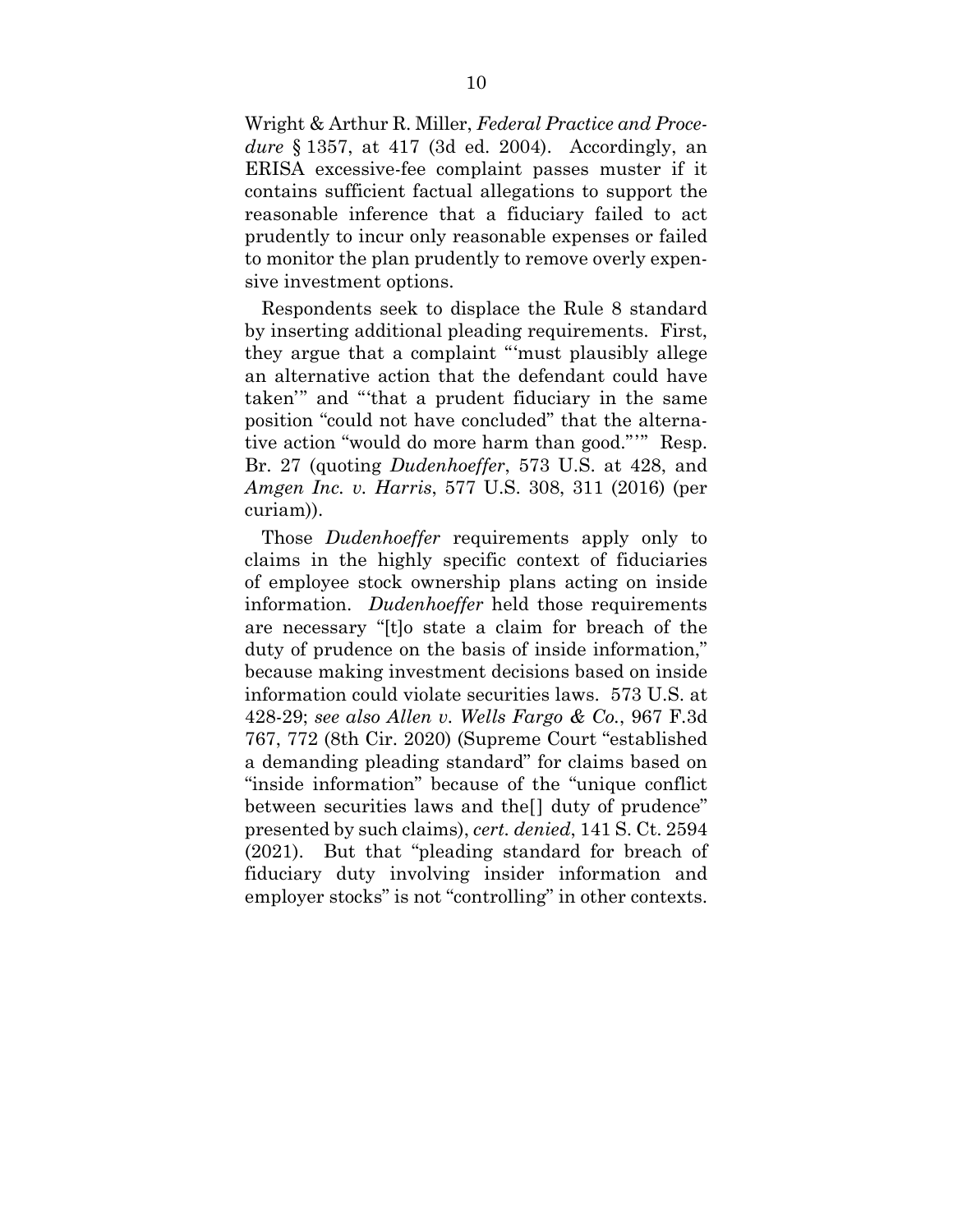*Tatum v. RJR Pension Inv. Comm.*, 855 F.3d 553, 560 n.4 (4th Cir. 2017); *see also* DOL Amicus Br. 7-11, *Tatum*, 2016 WL 4751078 (*Dudenhoeffer* presents "a pleading requirement specific to a narrow category of cases (those involving inside information)").

Second, respondents argue (at 27-28) that complaints alleging fiduciary imprudence based on excessive fees must offer specific comparisons; for example, contrasting respondents' conduct against that "of other similarly situated fiduciaries." Respondents' *amici* go further, arguing that even an "apples to apples" comparison is insufficient for apples of different types. Euclid Br. 5. Those contentions go far beyond Rule 8's requirement of a "short and plain statement." They also depart from ERISA's text, which requires fiduciaries to act "with the care, skill, prudence, and diligence . . . that a prudent man . . . would use." 29 U.S.C.  $\S 1104(a)(1)(B)$ . By using an "objective prudent person standard," *Fink v. National Sav. & Tr. Co.*, 772 F.2d 951, 955 (D.C. Cir. 1985), based on diligence that a prudent person *would use*, rather than a historical standard based on efforts that others *have used*, Congress eschewed any mechanical requirement for specific comparisons to prove a claim, let alone to plead one. *See*, *e.g.*, *Tibble*, 575 U.S. at 530 (not requiring comparison against similarly situated fiduciaries for claim that fiduciary "fail[ed] to properly monitor investments and remove imprudent ones").

The heightened pleading standard that respondents erroneously advocate would not help them because petitioners met that standard. Petitioners alleged specific alternative actions that would have lowered expenses (e.g., consolidating recordkeepers, negotiating lower recordkeeping fees, streamlining the investment lineup, switching to lower-cost institutional funds,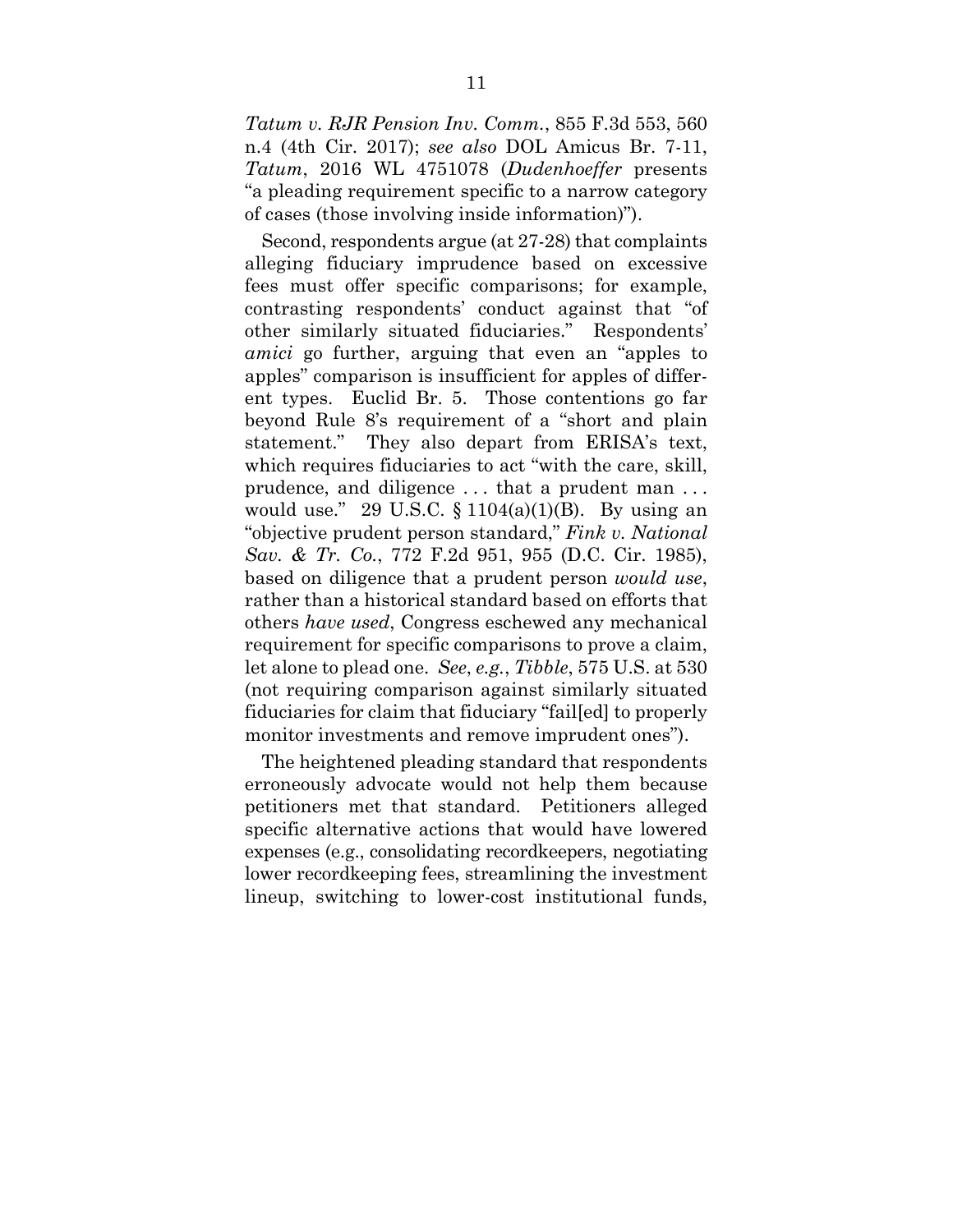JA96-117 (Am. Compl. ¶¶ 151-152, 155-165)); identified cheaper comparator investments, JA101-16; and alleged that other fiduciaries have successfully taken such action, JA73-77 (*id.* ¶¶ 93-97).

Respondents' *amicus* Euclid acknowledged in a white paper cited in its brief (at 6 n.2) that respondents "may not ultimately prevail" even under a heightened pleading standard. Euclid White Paper 4.3 Because "most [other defined-contribution plans] are better structured and have much lower fee profiles," *id.* at 3, Euclid acknowledged "the Amended Complaint lays out a worrisome fact pattern that is hard to defend," *id.* at 5. Euclid's conclusion that the Amended Complaint presents "one of the worst possible fact scenarios," *id.* at 11, underscores that this Court could rule for respondents only if it adopts a pleading standard so onerous as to eliminate virtually all ERISA liability for excessive fees.

### **B. Petitioners Plausibly Alleged That Respondents Imprudently Failed To Control Recordkeeping Fees**

Petitioners pleaded a plausible claim that respondents breached their fiduciary duties by imprudently causing the Plans to pay excessive recordkeeping fees. Pet. Br. 32. The Plans paid four to five times a reasonable amount for recordkeeping services. JA95-96 (Am. Compl. ¶¶ 148-150). Recordkeeping costs were so high because the Plans "maintain[ed] a costly and ineffective multiple recordkeeping structure" and paid through "uncapped revenue sharing," which spiraled out of control as the Plans' asset base surged. JA94 (*id.* ¶ 143); *see* Euclid White Paper 12 ("[a]sset-based

<sup>3</sup> https://perma.cc/H48B-L6JJ.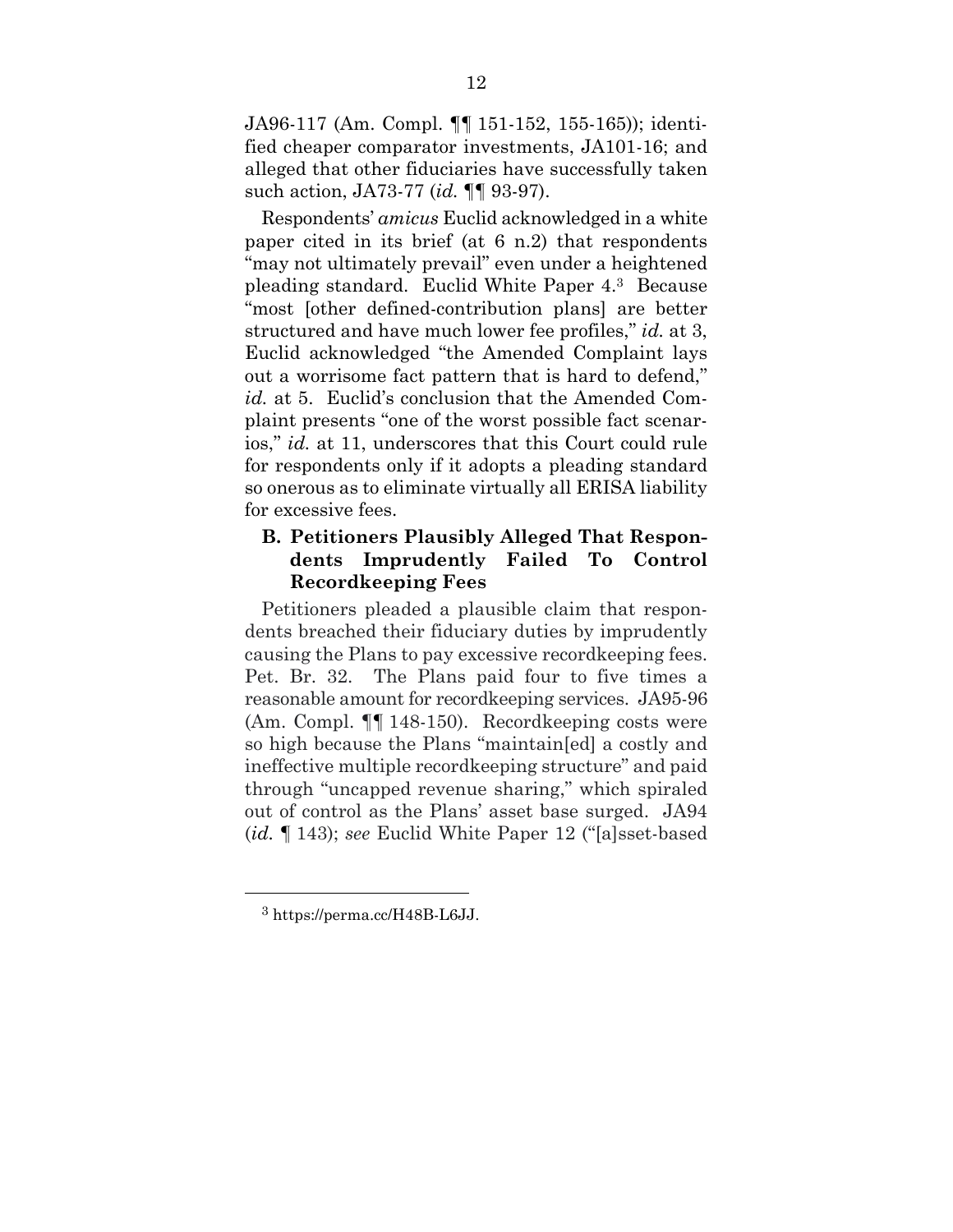recordkeeping is ... problematic for high-asset participant accounts").4

Those excessive fees resulted from an imprudent process: respondents failed (1) "to adequately monitor the amount of the revenue sharing received by the Plans' recordkeepers"; and (2) to "determine if those amounts were competitive or reasonable for the services provided to the Plans." JA166 (Am. Compl. ¶ 249). Further, respondents failed to take several available steps that could have reduced fees: consolidating to a single recordkeeper, soliciting competitive bids for recordkeeping, or negotiating fee reductions. JA93-94, 96-97 (*id.* ¶¶ 141-143, 151-152). Respondents' actions differed from typical fiduciary practice. More than 90% of 403(b) plans use a single recordkeeper, JA79 (*id.* 102),<sup>5</sup> and petitioners identified several similarly situated university 403(b) plans that reduced fees through recordkeeper consolidation and competitive bidding, JA73-77 (*id.* ¶¶ 93-97). These allegations stated a plausible claim that respondents breached the prudent-person standard. Pet. Br. 33-34.

Respondents fault petitioners (at 29-30) for not identifying the prices that specific alternative vendors would have offered for recordkeeping services. Neither ERISA's text nor Rule 8 requires it; plaintiffs cannot be expected to have that information at the pleading stage. Moreover, respondents' imprudent

<sup>4</sup> Contrary to respondents' suggestion (at 34), petitioners alleged and have maintained that respondents' use of uncapped revenue sharing was imprudent. Petitioners argued (at 32) that "[r]ecordkeeping fees were so high because" of revenue sharing.

 $5$  Respondents attempt (at  $32$  n.9) to discredit this statistic by claiming it surveyed mostly healthcare 403(b) plans. But the same duty of prudence "applies to all ERISA fiduciaries." *Dudenhoeffer*, 573 U.S at 418-19.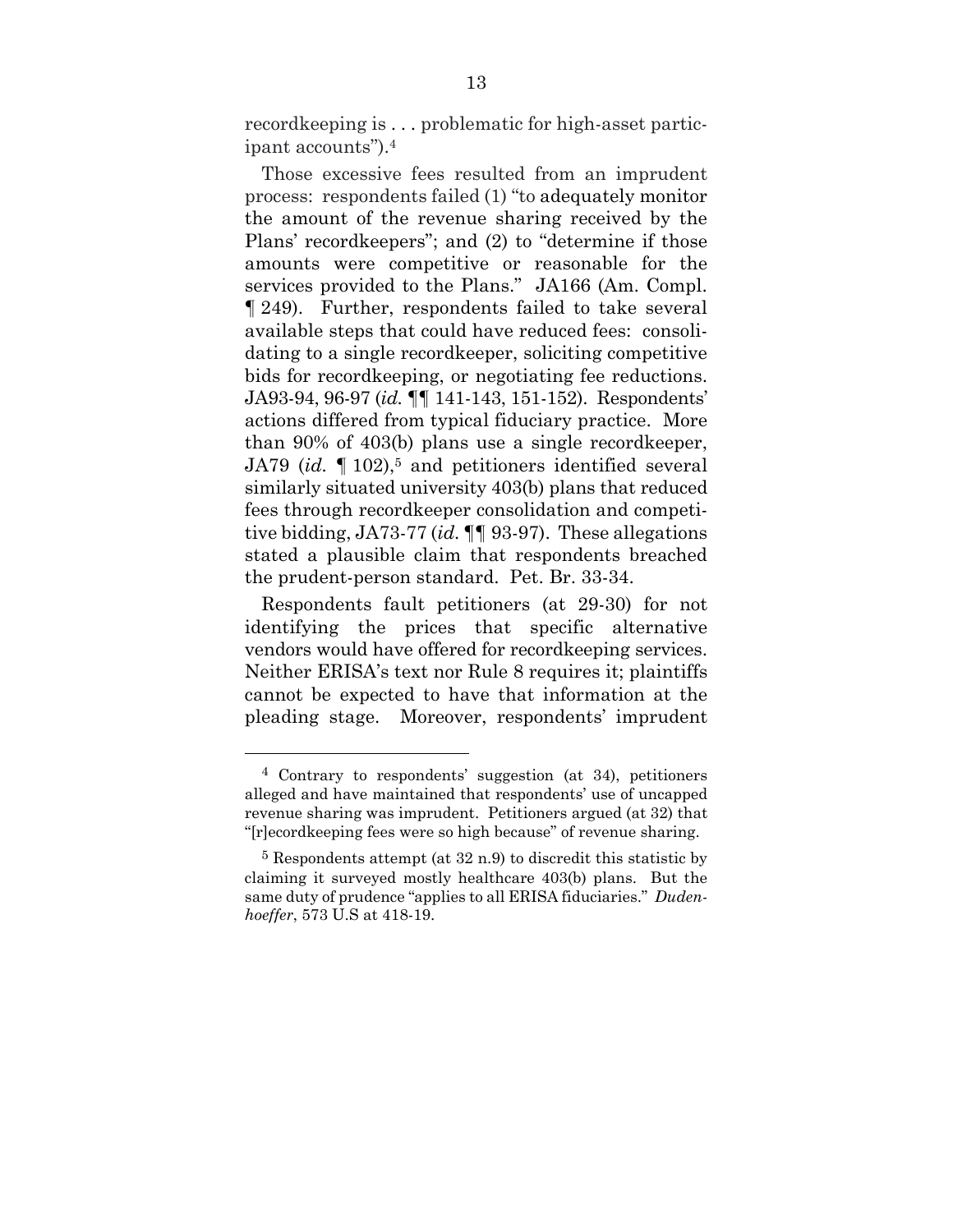failure to seek competitive bids or otherwise test the market makes it impossible to know precisely what prices other vendors would have offered. Respondents' imprudence should not serve as a defense to liability. The fact that TIAA slashed its recordkeeping rates from \$150 per participant to \$42 per participant in 2015 (even as respondents conducted a flawed bidding process that included only the Plans' incumbent recordkeepers) shows that \$35 per participant (or at least something close to it) was reasonable. JA447-48 (Dist. Ct. ECF No. 169, Proposed SAC V2 ¶¶ 173-176).

Respondents also erroneously contend (at 30-31) that petitioners failed to allege plausibly that recordkeeper consolidation was an available alternative. Petitioners cited multiple, concrete examples of other similarly situated university plans that successfully reduced recordkeeping fees through this measure, JA73-77 (Am. Compl. ¶¶ 93-97), and alleged that more than 90% of 403(b) plans use a single recordkeeper, JA79 (*id.* ¶ 102). Respondents counter (at 30) that consolidating to a single recordkeeper would compromise the Plans' ability to offer the "full menu of options." They note (at 30) that CalTech "eliminated over 100 Fidelity mutual fund options" when consolidating to a single recordkeeper. JA77 (Am. Compl. ¶ 97). But that response highlights the problem with respondents' breaches of duty: petitioners plausibly alleged that maintaining hundreds of duplicative options was itself imprudent and harmful. *See infra* Part II.D. To the extent consolidating recordkeepers would involve streamlining the investment lineup, that action would be an added benefit, not a legal obstacle to a claim. Petitioners alleged that CalTech *chose* to eliminate funds to "select[] a core set of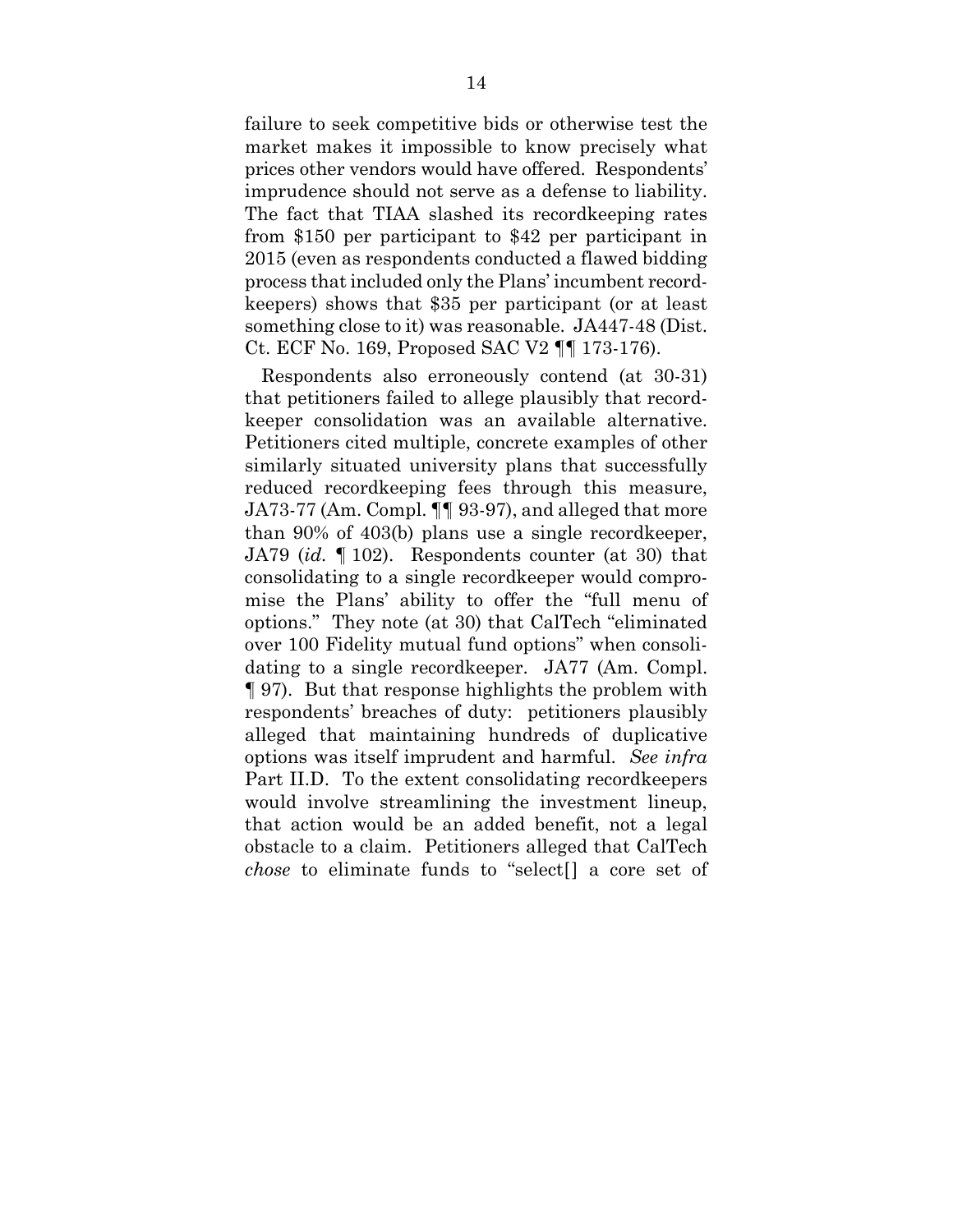investment options," JA77 (Am. Compl. ¶ 97), not that CalTech was forced to do so.

Respondents' assertion (at 32) that petitioners failed to allege that other university plans were similarly situated is baseless. All were 403(b) plans of prominent universities; all consolidated from multiple recordkeepers to a single recordkeeper; and Pepperdine, Purdue, and CalTech even initially retained the *same* recordkeepers as the Plans. JA73-77, 94 (Am. Compl. ¶¶ 93-97, 143).

Finally, respondents invert the applicable pleading standard in asking the Court to conclude (at 32-33), in respondents' favor, that TIAA's investment offerings (such as the Traditional Annuity) were so desirable that they justified paying above-market recordkeeping fees. Petitioners alleged that "[t]here is no shortage of high-quality, low-cost alternatives to TIAA-CREF's products in the defined contribution plan market," including stable value funds or other fixed annuities as alternatives to the TIAA Traditional Annuity. JA71 (Am. Compl. ¶ 89).<sup>6</sup> Moreover, even if one assumes that TIAA's services were somehow uniquely desirable, respondents could have retained TIAA and negotiated lower fees, as CalTech did. JA77 (*id.* ¶ 97).

### **C. Petitioners Stated A Valid Claim Based On Imprudent Selection Of Retail-Class Funds**

Petitioners plausibly alleged that respondents breached their fiduciary duties by offering 129 retailclass mutual funds when they could have obtained

 $6$  Contrary to respondents' assertion (at 33), petitioners did not allege that participants would have paid a 2.5% fee if the Plans removed TIAA as recordkeeper. Petitioners merely alleged that TIAA imposed a "surrender charge if a participant withdraws his or her investment in a single lump sum within 120 days of termination of employment." JA88 (Am. Compl. ¶ 132).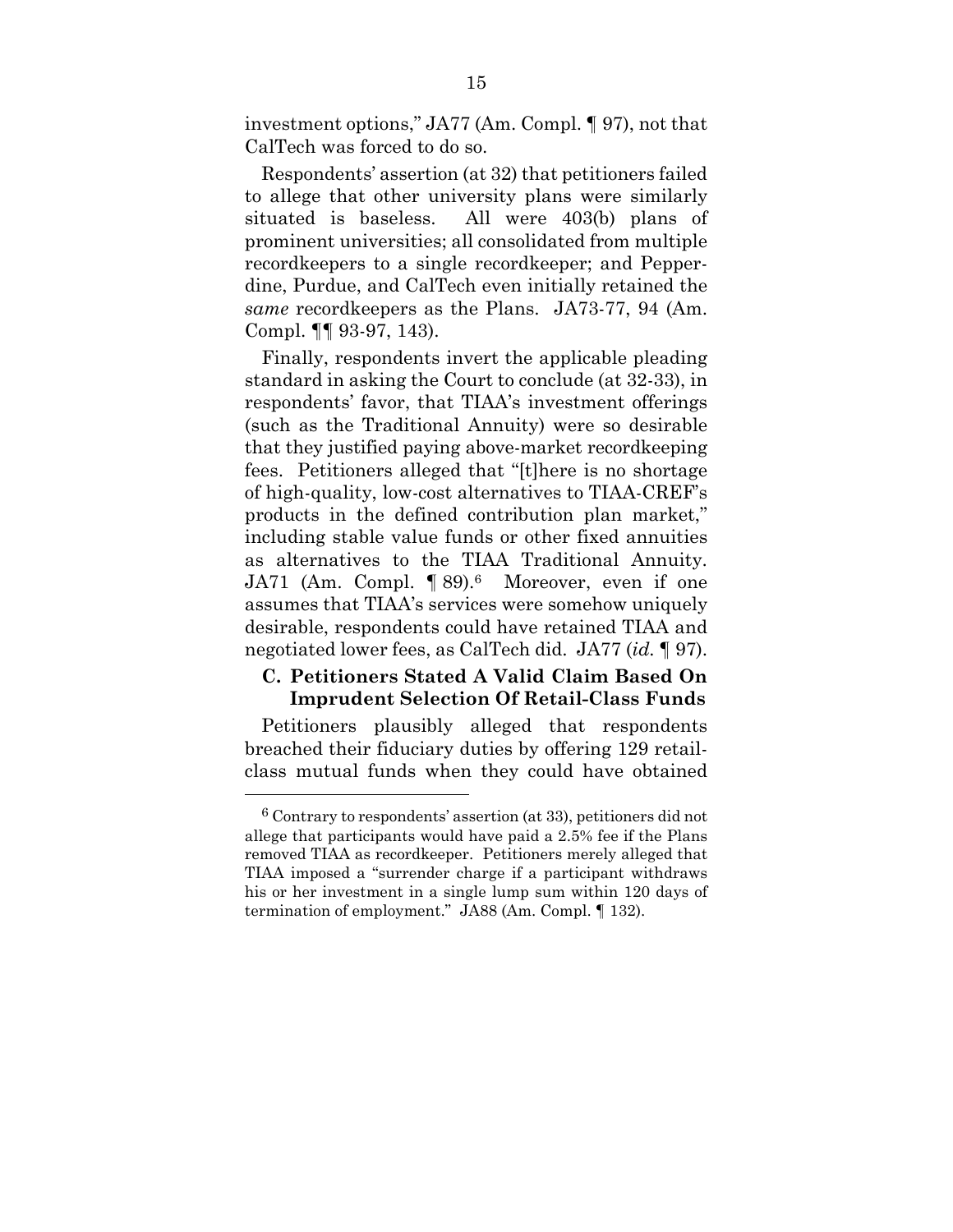the *same investment* at a lower price through institutional-class versions of the same funds. Pet. Br. 29-30. Respondents seek to excuse their failure to act prudently by describing the difference in fees between these classes as "marginal." *E.g.*, Resp. Br. 24, 26. But many of the differences were quite large, *see* JA102 (131.58% difference in costs between share classes of TIAA-CREF Lifecycle 2030), and even small fee differences significantly can reduce an account's value over time, *see* DOL, *A Look at 401(k) Plan Fees* 2 (Sept. 2019).7 Because "[w]asting beneficiaries' money is imprudent," UPIA § 7 cmt., saddling participants with wholly unnecessary retail-class fees violates a fiduciary's "duty to be cost-conscious," Third Restatement § 88 cmt. a; *see* Pet. Br. 30-31.

Respondents argue (at 37-38) that petitioners' claim fails because certain institutional-class funds have investment minimums. But publicly available information shows that some of the institutional-class funds had no minimum8 and,

<sup>7</sup> https://www.dol.gov/sites/dolgov/files/ebsa/about-ebsa/ouractivities/resource-center/publications/a-look-at-401k-plan-fees. pdf.

<sup>8</sup> For example, in 2010, the lower-cost "K" shares of Fidelity's Contrafund and Magellan funds had "no purchase minimum" and were expressly "generally . . . available only to employersponsored retirement plans (including profit sharing, 401(k), 403(b)*,* 457(b), and similar plans)." Fidelity Contrafund Summary Prospectus (Sept. 29, 2010), https://www.sec.gov/Archives/ edgar/data/0000024238/000003534110000036/main.htm; *accord*  Fidelity Magellan Fund Summary Prospectus (Sept. 29, 2010) ("no purchase minimum" and available to "403(b)" plans), https:// www.sec.gov/Archives/edgar/data/0000061397/00000353411000 0033/main.htm.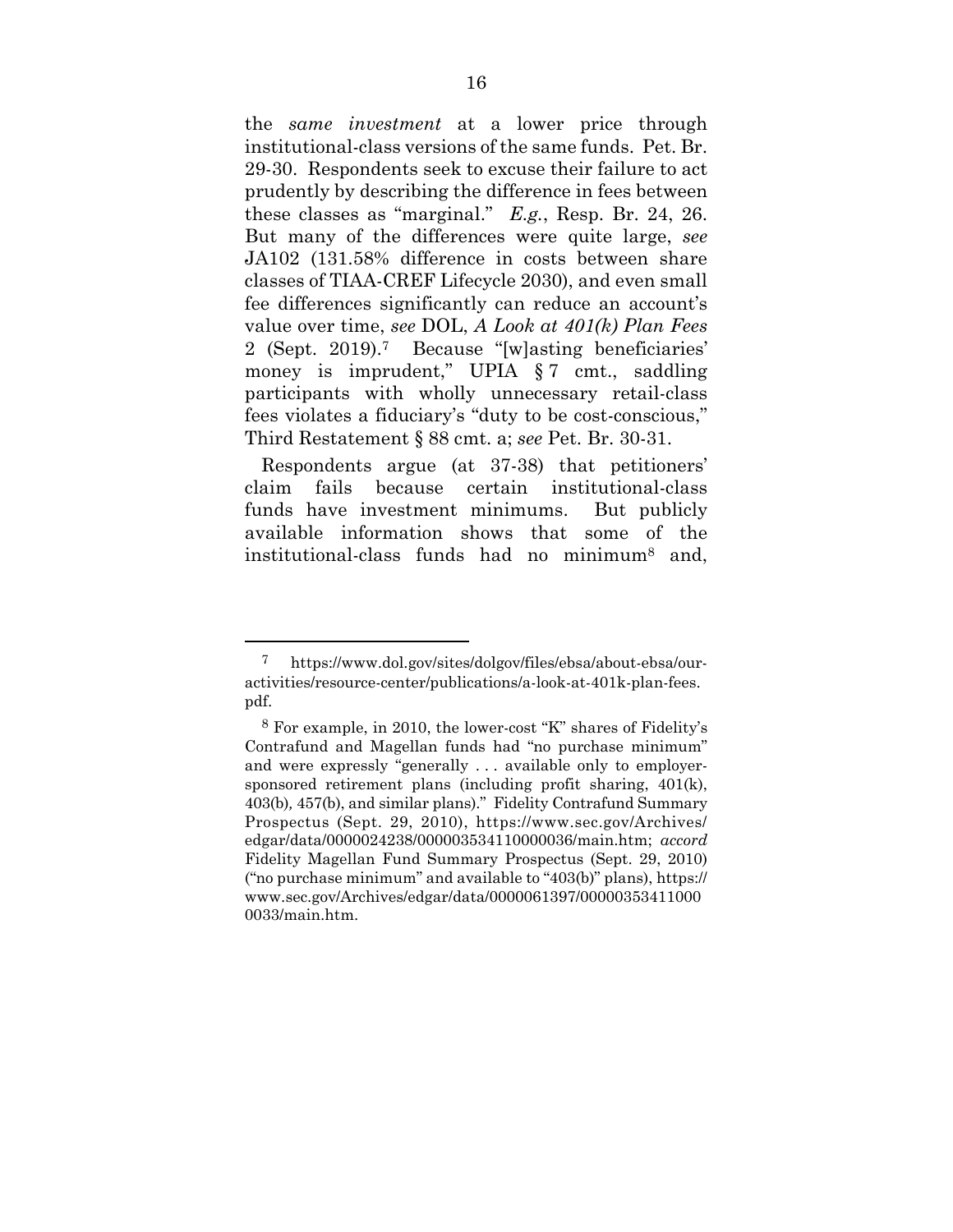for others, the Plans exceeded the minimum threshold.9

Petitioners also plausibly alleged that, had respondents asked, they could have obtained institutionalclass shares even of funds where they did not meet an investment minimum. As of 2015, the Retirement Plan had \$2.34 billion in assets and the Voluntary Savings Plan held \$530 million, making the Plans among the largest defined-contribution plans in the United States by total assets (the top 0.04% and 0.2%, respectively). JA40-41 (Am. Compl. ¶¶ 12, 16). Due to their "[j]umbo" size, the Plans wielded "massive bargaining power" to obtain share classes with lower costs than retail mutual fund shares. JA98-99 (*id.* ¶¶ 155, 157). Petitioners alleged that minimum investment requirements are "routine[ly]" waived for large institutional investors – such as the Plans. JA99-100 (*id.* ¶¶ 158-159). Reciting from the trial court's findings in *Tibble v. Edison International*, 2010 WL 2757153, at \*9 (C.D. Cal. July 8, 2010) (subsequent history omitted), petitioners observed that "[f]or large 401(k) plans with over a billion dollars in total assets . . . mutual funds will often waive an investment minimum for institutional share classes." JA99-100 (Am. Compl. ¶ 158). Notably, that court found that "plans as small as \$50 million in total assets" obtained such waivers. *Tibble*, 2010 WL 2757153, at \*9.

<u>.</u>

<sup>9</sup> For example, as of December 31, 2010, the Retirement Plan had \$7,678,320 in the "Retirement" TIAA-CREF Mid-Cap Value fund (TRVRX) with 74 bps, *see* Dist. Ct. ECF No. 66-5, at 8-9, well above the \$2 million minimum investment for institutionalclass shares, *see* TIAA-CREF Mid-Cap Value Fund Summary Prospectus (Feb. 1, 2010), https://www.sec.gov/Archives/edgar/ data/0001084380/000093041310000464/c59921\_497k.htm.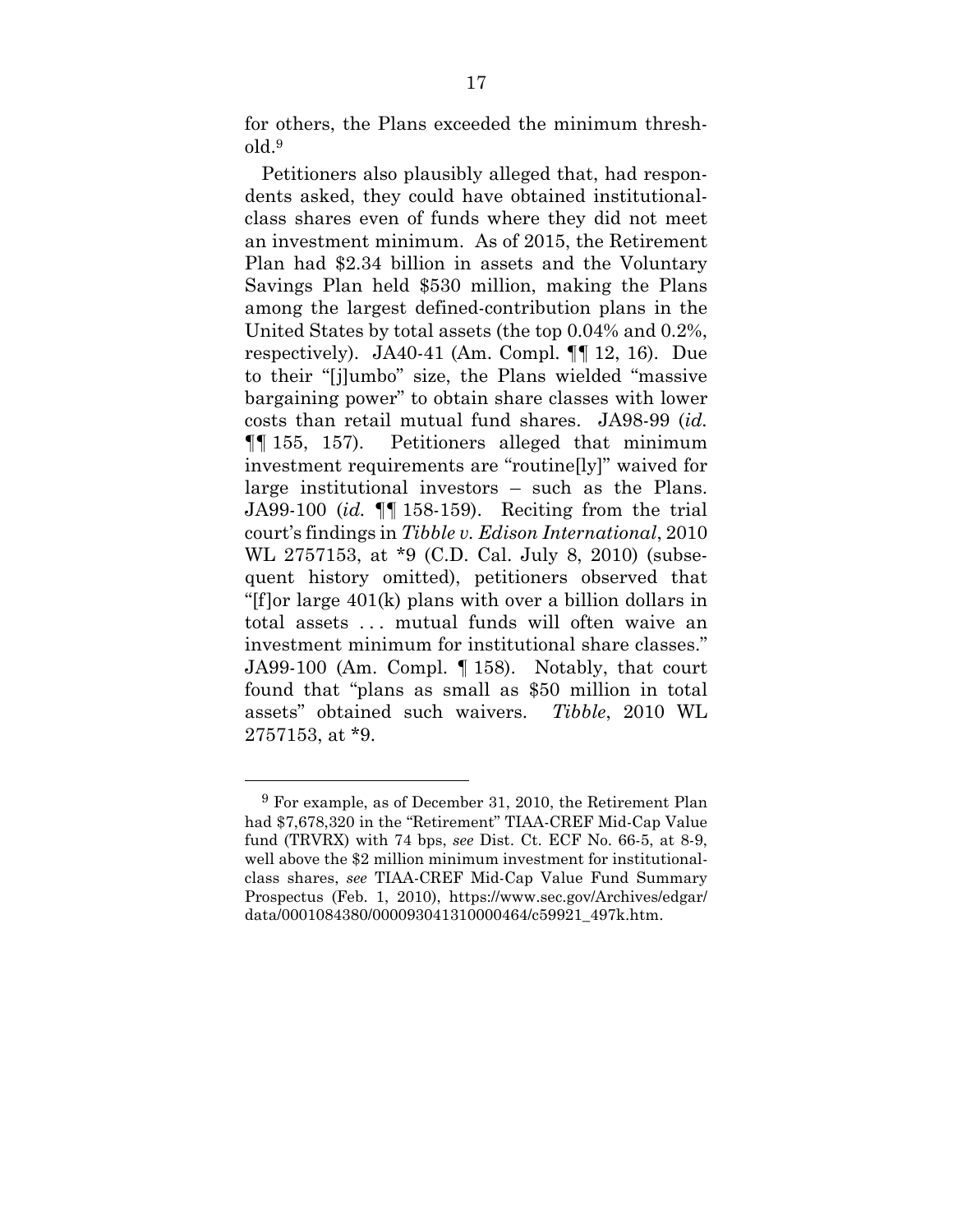Respondents' main response (at 38) is that the proffered examples of investment requirement waivers involve 401(k) plans rather than 403(b) plans. Respondents assert (at 17, 38) that 403(b) plans are differently situated because they invest in annuities as well as mutual funds. In fact, "[m]utual funds [a]re the most common investment vehicle in large ERISA 403(b) plans," encompassing 60% of assets of such plans. Investment Co. Inst., *The BrightScope/ICI Defined Contribution Plan Profile: A Close Look at ERISA 403(b) Plans, 2017*, at 2 (Jan. 2021).10 That percentage basically tracks the 59% of overall definedcontribution assets invested in mutual funds. *See*  Investment Co. Inst., *2021 Investment Company Fact Book* 44 (2021).11 And respondents' Plans held hundreds of millions of dollars in mutual funds, well above the \$50 million that the district court found was sufficient to obtain waivers in *Tibble*. *See* Dist. Ct. ECF No. 66-5, at 2-9; Dist. Ct. ECF No. 66-6, at 2-9. Petitioners' well-pleaded allegations that respondents could have obtained waivers of investment minimums are entitled to the presumption of truth at this stage.

Respondents' remaining arguments regarding retail-class shares fare no better. *First*, respondents contend (at 42) that retail-class funds "facilitate revenue sharing" to fund recordkeeping, but petitioners allege that the amount of revenue-sharing recordkeeping payments was excessive. Even respondents' *amicus* acknowledges that, given respondents' "likely egregious" revenue-sharing amounts, "[t]here does not appear to be any justification for the higher cost retail share classes used by the Northwestern plan." Euclid White Paper 12-13.

<u>.</u>

<sup>10</sup> https://perma.cc/K978-NDMS.

<sup>11</sup> https://www.ici.org/system/files/2021-05/2021\_factbook.pdf.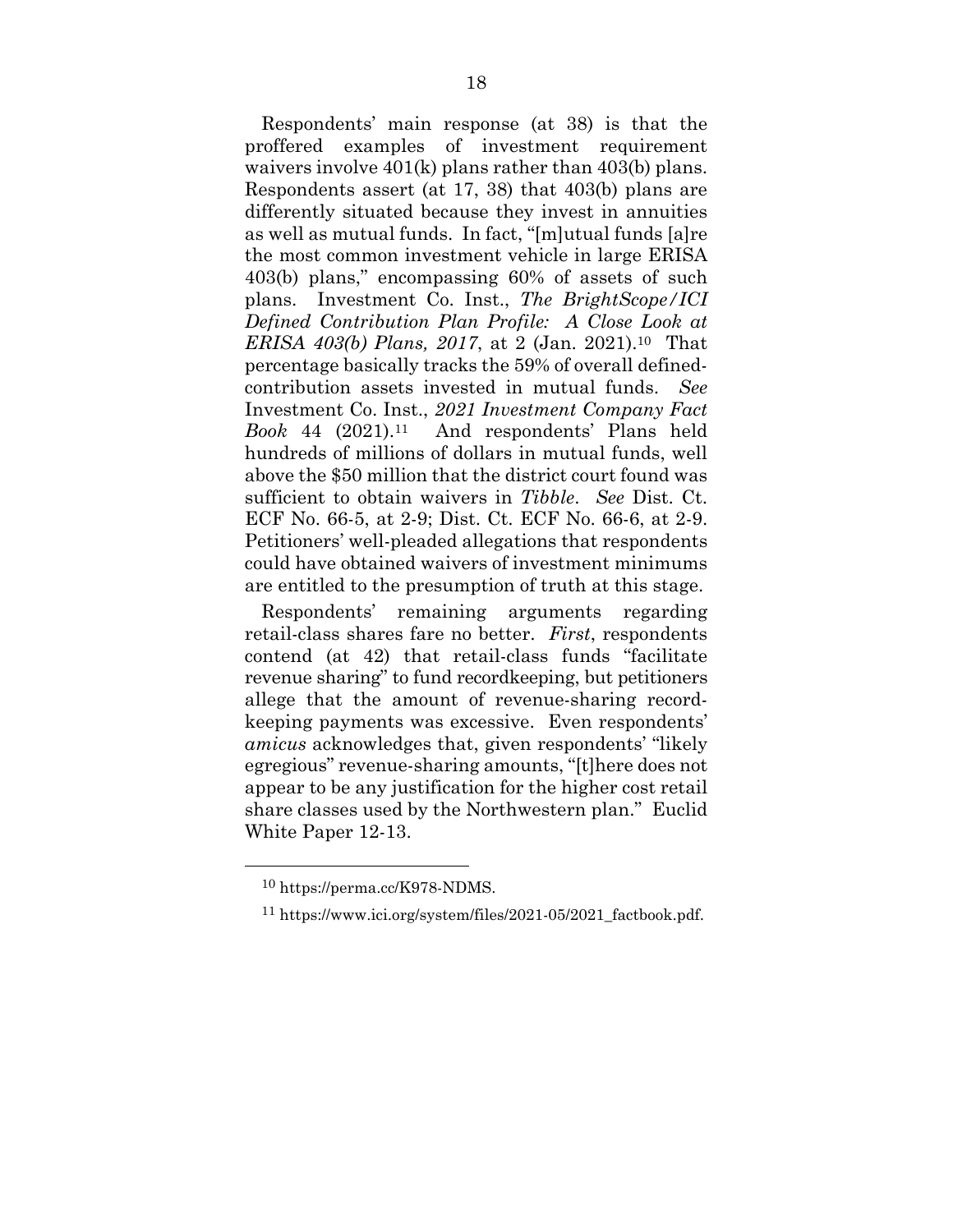*Second*, respondents acknowledge (at 42-43) they switched from retail-class to institutional-class in *some* funds during the class period. That concession supports the plausibility of petitioners' allegation that institutional-class funds were available to the Plans; it does not excuse the unnecessary fees incurred by respondents' failure to switch earlier or to switch other retail-class funds to institutional-class versions.

*Finally*, respondents incorrectly argue (at 43-44) that the first Amended Complaint did not include this claim. As petitioners and the United States previously explained, the Amended Complaint contained lengthy allegations regarding imprudent selection of retail-class funds, JA98-117 (Am. Compl. ¶¶ 155-165); and Count V alleged that respondents "breach[ed]" their "fiduciary duties" by selecting "mutual funds . . . with retail expense ratios" rather than "lower-cost" share class mutual funds with the identical investment manager and investments," JA171 (*id.* ¶ 266); *see*  Cert. Reply 2 n.1; U.S. Cert. Br. 20; Pet. Supp. Br. 1-3. All parties and the lower courts understood that Count V included the retail-class-share claim. *See*  U.S. Cert. Br. 20-21; Pet. Supp. Br. 3-5. Respondents made the same vehicle argument at the petition stage, *see* Resp. Supp. Br. 2-7, and this Court correctly rejected it by granting certiorari.

### **D. Petitioners Stated A Valid Claim Based On Respondents' Imprudent Retention Of Hundreds Of Duplicative Options**

Petitioners plausibly alleged that respondents' imprudently structured Plans confused participants and increased costs by including hundreds of options. Pet. Br. 35-36. Petitioners alleged that, because many of the options were duplicative, the large quantity was not justified by the benefits of additional choice. *Id.* at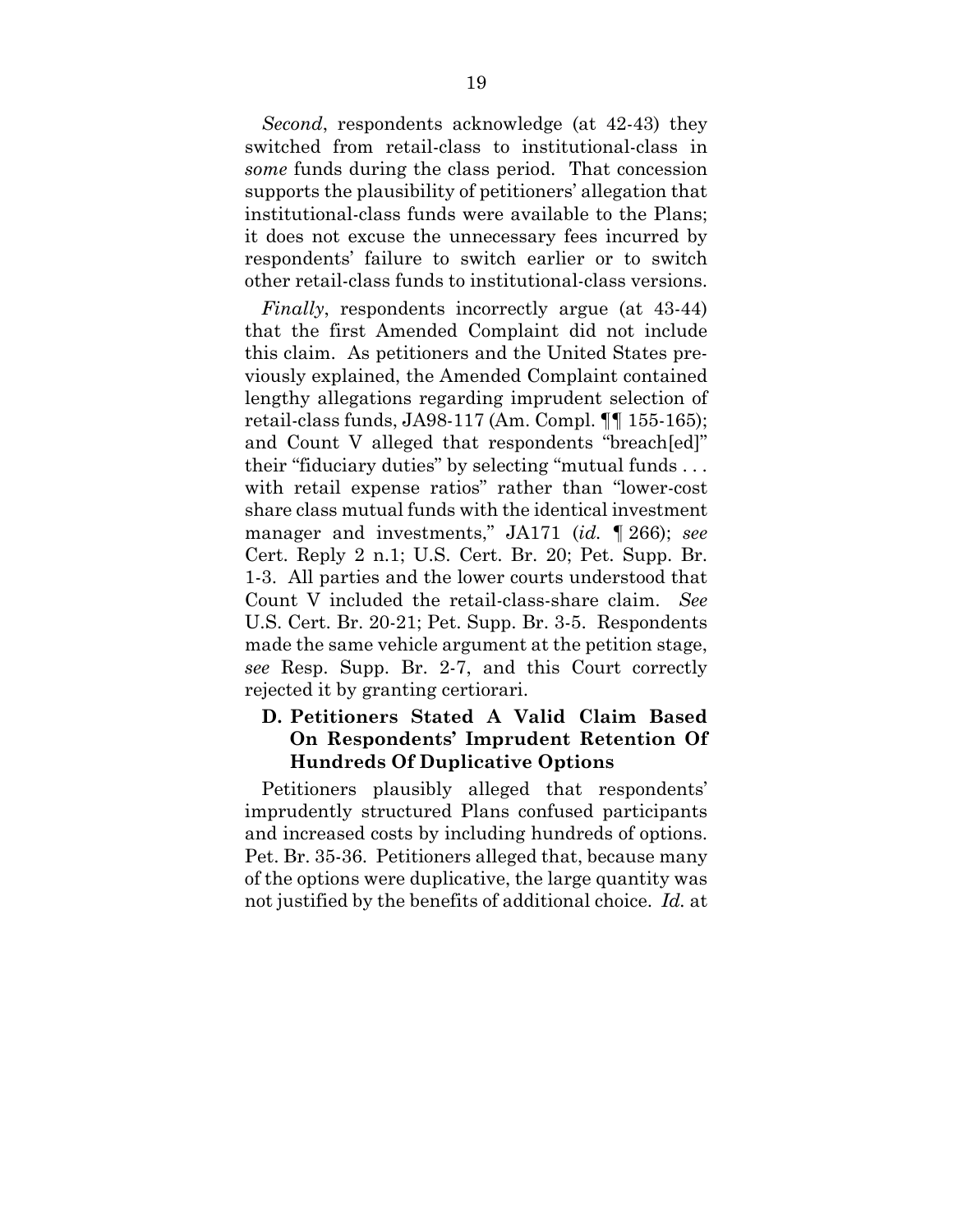35. Fiduciaries typically offered many fewer options. *See* JA118-19 (Am. Compl. ¶ 168) (alleging "defined contribution plans in 2014 had on average 15 investment options").

Respondents err in asserting (at 35) that petitioners cannot bring a claim based on the Plans' confusing structure because they did not allege they were confused. The Amended Complaint alleged that the "overwhelming number" of options placed a "monumental burden" on petitioners "in selecting options in which to invest." JA118 (Am. Compl. ¶ 167). To evaluate so many options would require "read[ing] many thousands of pages of materials," which was "a virtually impossible burden." *Id.* And respondents admitted in 2016 that reducing the number of options was necessary to "allow for informed decisions." JA151 (*id.* ¶ 221). Petitioners plausibly alleged the Plans' structure impeded an informed evaluation of all options.

Respondents do not dispute that petitioners plausibly alleged that the Plans' inclusion of hundreds of duplicative options prevented the Plans from qualifying for lower-cost share classes, thereby incurring higher fees. Indeed, respondents admitted in 2016 that streamlining to 40 options would "reduce administration fees" by providing "access to lower cost share classes." *Id.* (¶ 222) (brackets omitted). Respondents incorrectly argue (at 36) that higher fees are "a lawful effect of ERISA's policy of encouraging options." Although fiduciaries should maintain options sufficient to enable participants to diversify their investments, *see* 29 U.S.C. § 1104(a)(1)(C), nothing in ERISA requires or encourages plans to include hundreds of duplicative options. As leading investment scholars explain, "a retirement plan menu need not provide a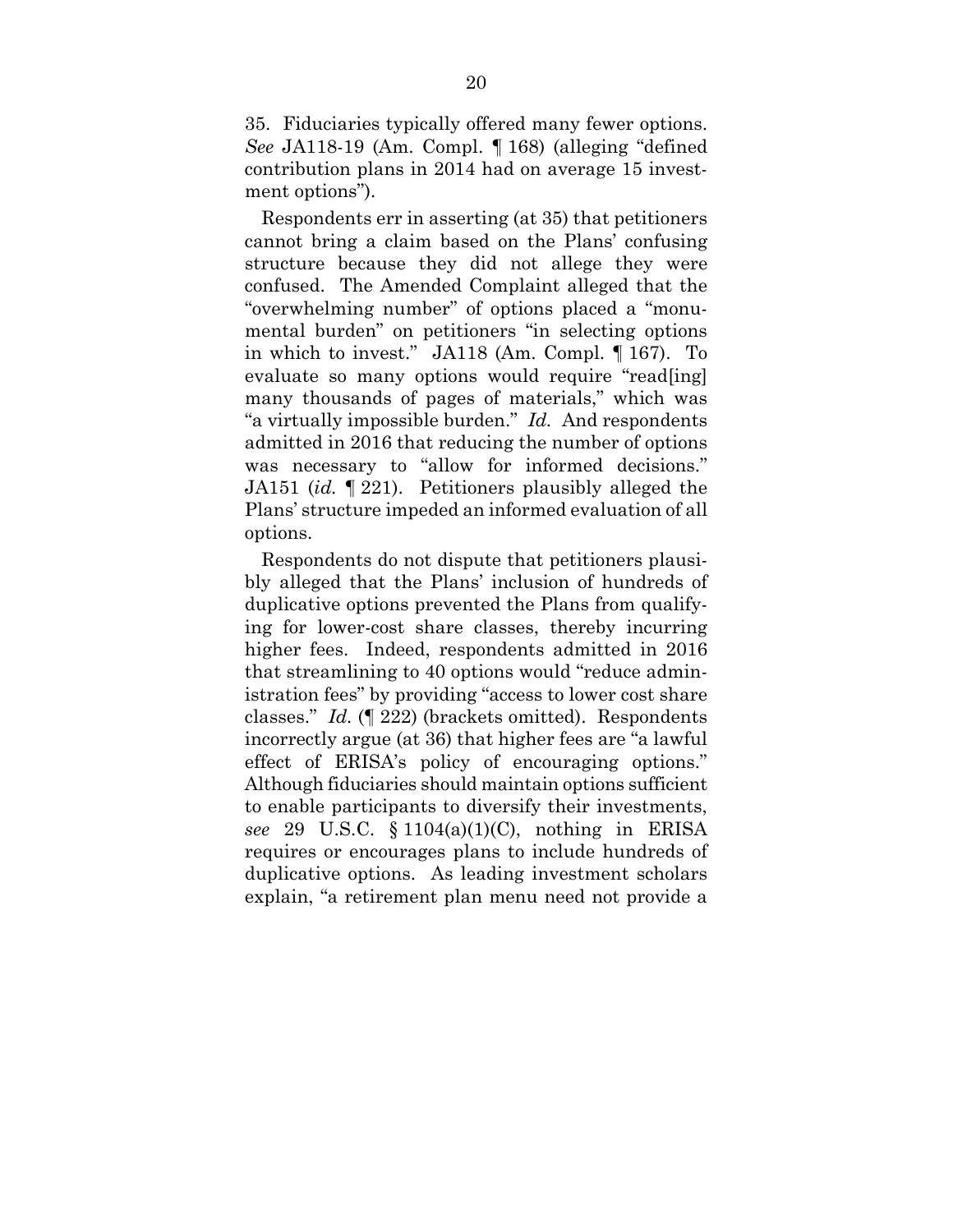lengthy list of funds in order for plan participants to achieve diversification." Scholars Br. 22. Rather, "[i]ncreasing the number of funds in the plan d[oes] not meaningfully increase the ability of investors to diversify risk once the menu include[s] a dozen funds." *Id.* Respondents' own supporting *amicus* explains that "most plans have 20-40 investment options, not hundreds," and that including a diverse array of 20-30 options "reduces any alleged participant confusion and fully leverages the size of the plan for lower fees." Euclid White Paper 11.

Respondents mischaracterize petitioners' position (at 36) as seeking a requirement that plans contain a "Goldilocks-level" number of options. Although Plans typically offer 15-40 options,<sup>12</sup> a reasonably prudent plan does not mandate a specific number. But here, where petitioners plausibly alleged that respondents so substantially deviated from typical fiduciary practice by including hundreds of duplicative options and harmed participants, petitioners have stated a claim.

#### **E. The Court Need Not Disregard Information That Refutes Respondents' Arguments**

The operative complaint contains sufficient allegations to warrant reversing the decision below. Respondents liberally cite extra-pleading materials in asking the Court to reject petitioners' well-pleaded allegations (contrary to the established pleading standards), while also arguing (at 45-47) that the Court must disregard information revealed in discovery and pleaded in the proposed Second Amended Complaint. Respondents' preference for internet research to litigation discovery stems from a straight-

<sup>12</sup> *See* JA118-19 (Am. Compl. ¶ 168) (average of 15 options); Scholars Br. 22; Euclid White Paper 11.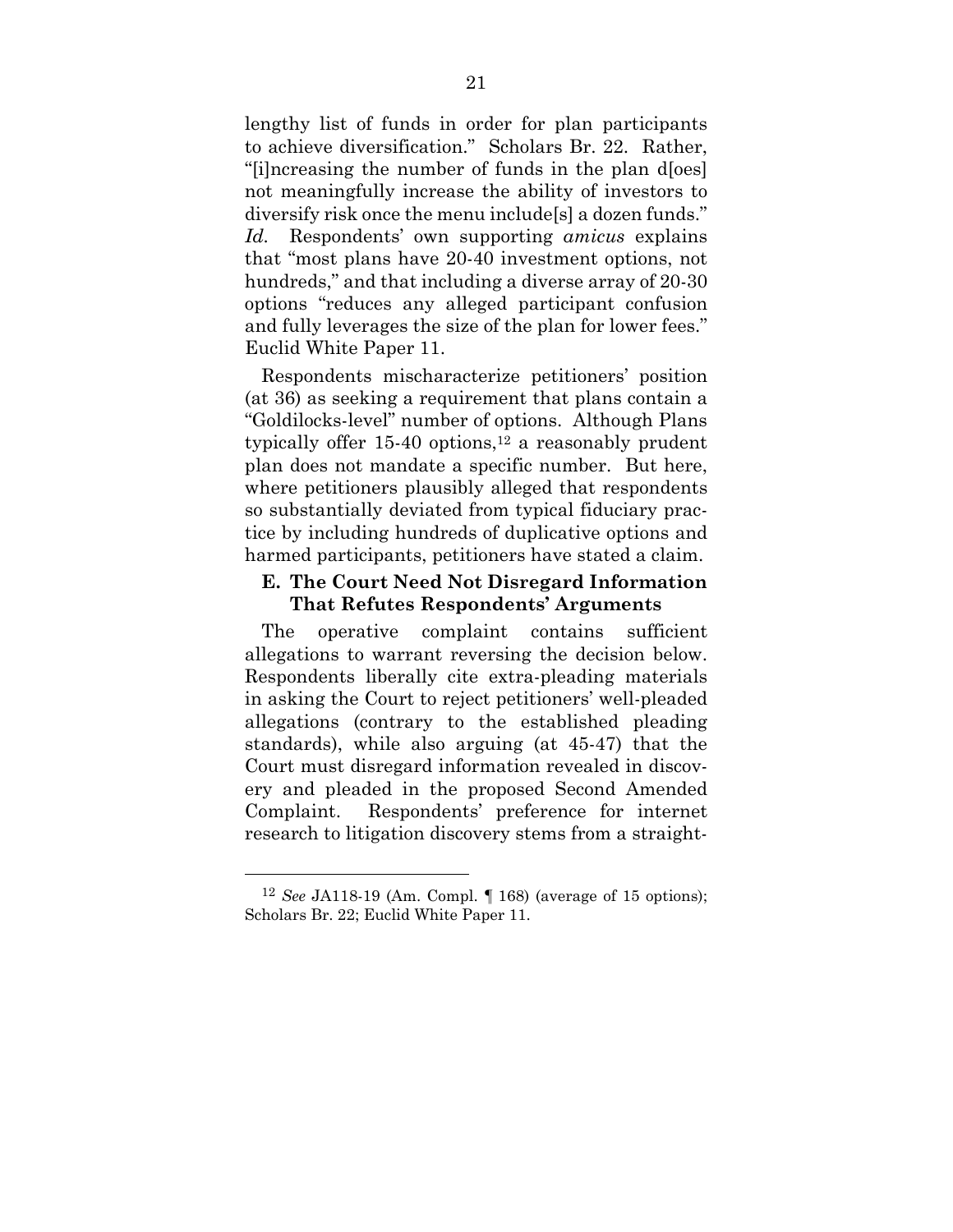forward truth: information revealed in discovery refutes many of respondents' arguments.

For example, respondents seek to excuse (at 10-11) the fact that they did not reform the Plans until 2016, because the review "process . . . took time." But respondents were advised in 2011 and 2012 that maintaining multiple recordkeepers and duplicative funds led to unnecessary fees. *See* JA214-15, 232-33, 280-81 (Dist. Ct. ECF No. 130, Ex. 1, Proposed SAC V1 ¶¶ 90, 120, 203, 205); JA447-49 (Proposed SAC V2 ¶¶ 171, 177); *see also* Proposed SAC V1 ¶¶ 202, 204. Respondents have no explanation for the additional four to five years of delay. Respondents also dismiss as implausible (at 29) petitioners' allegation that \$35 per participant was a reasonable recordkeeping fee. Yet TIAA slashed its rates to \$42 per participant in response to a flawed bidding process, JA448 (Proposed SAC V2 ¶ 176), which confirms that fees in the neighborhood of \$35 per participant were reasonably attainable. Finally, respondents and TIAA rely on extrapleading materials to assert that TIAA's services were of uniquely high quality, justifying higher fees. Resp. Br. 7, 10; TIAA Br. 4-10. Those arguments are undermined by TIAA's unlawful exploitation of participants' confidential information to sell lucrative investment products. Pet. Br. 29-41; JA315-18 (Proposed SAC V1 ¶¶ 277-283).

#### **III. RESPONDENTS' POLICY ARGUMENTS ARE MISGUIDED**

No policy concerns justify the atextual limitations on ERISA sought by respondents. Respondents speculate (at 49-50) that ERISA litigation will "cripple ERISA plans" and "discourage employers from offering ERISA plans" (brackets omitted), but all evidence is to the contrary.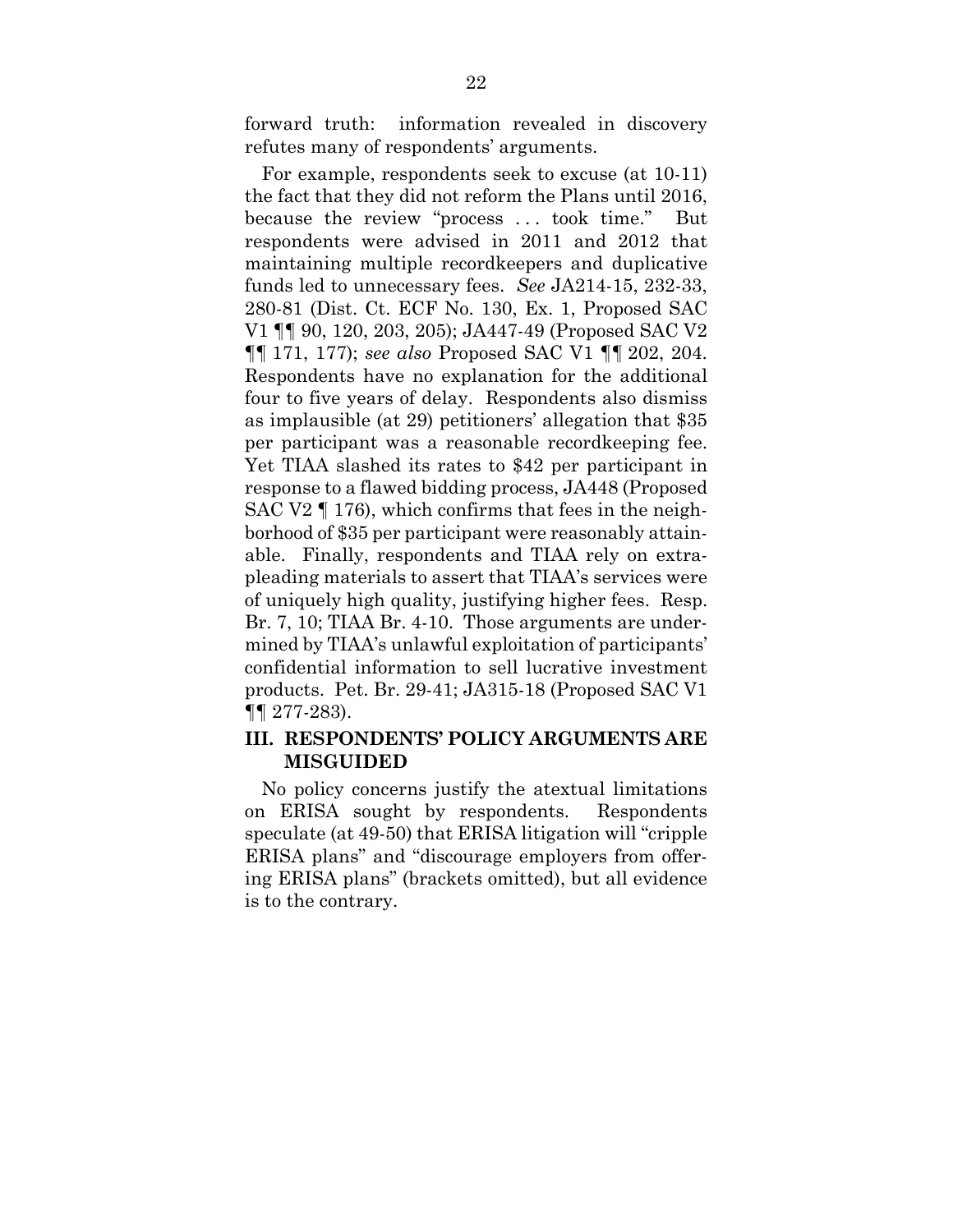Most courts have allowed excessive-fee lawsuits like this one to advance (Pet. 8-11, 14-16), yet none of the horribles prophesied by respondents has occurred. Neither petitioners nor their *amici* cite a single employer that has been "crippled" by ERISA litigation or has decided not to offer a defined-contribution plan for fear of litigation. Rather, DOL data shows that usage of defined-contribution plans has surged since excessive-fee lawsuits involving 401(k) plans began in 2006 and since university 403(b) lawsuits began in 2016.

|                                                        | 2005    | 2015    | 2019      |
|--------------------------------------------------------|---------|---------|-----------|
| Defined-Contribution<br>Plans                          | 631,481 | 648,252 | 686,809   |
| Defined-Contribution<br>Participants<br>(millions)     | 75.481  | 97.572  | 109.096   |
| Defined-Contribution<br>Assets (\$ trillions)          | 2.808   | 5.292   | 7.433     |
| Defined-Contribution<br>Contributions<br>(\$ billions) | 248.788 | 434.606 | 570.21113 |

Respondents' warning (at 48-49) that every employer could be "dragged into protracted litigation" is overblown. Respondents' supporting *amici* assert that roughly 60 excessive-fee lawsuits were filed annually over the last five years, *see* Euclid Br. 6, which equates

<sup>13</sup> DOL, Emp. Benefits Sec. Admin., *Private Pension Plan Bulletin Historical Tables and Graphs 1975-2019*, tbls. E1, E4, E10, E13 (Sept. 2021), https://www.dol.gov/sites/dolgov/files/ ebsa/researchers/statistics/retirement-bulletins/private-pensionplan-bulletin-historical-tables-and-graphs.pdf.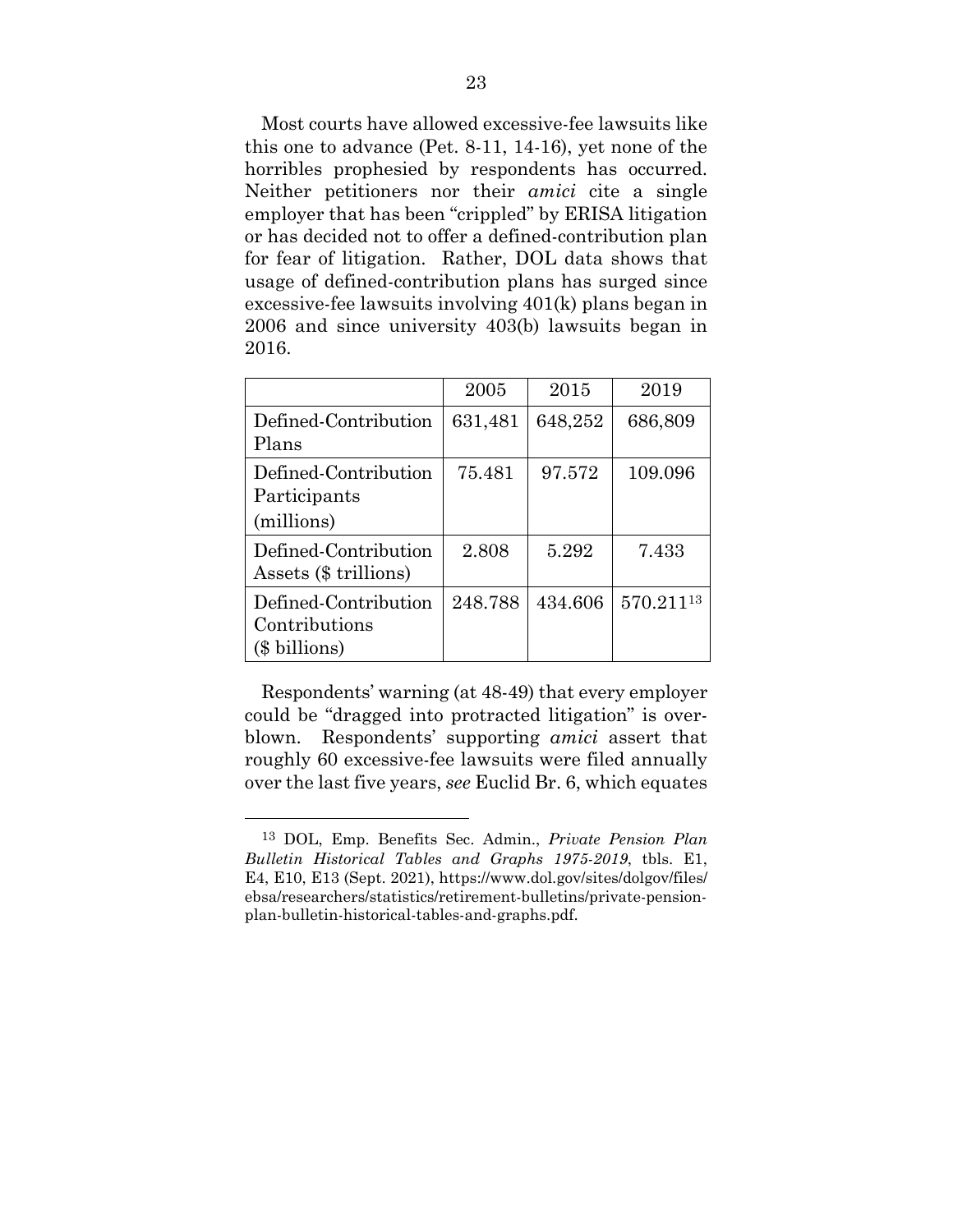to just 0.0087% of the 686,809 defined-contribution plans nationwide.

Moreover, respondents' suggestion (at 49) that fiduciaries have been coerced into "in terrorem" settlements lacks merit. Respondents do not dispute petitioners' showing (at 48-49) that excessive-fee lawsuits have contributed to dramatically lower investment fees in defined-contribution plans nationwide. Indeed, courts approving such settlements have attributed nearly \$2.8 billion "in annual savings for American workers and retirees" to excessive-fee litigation and DOL's fee-disclosure regulations. *Cates v. Trustees of Columbia Univ*., 2021 WL 4847890, at \*6 (S.D.N.Y. Oct. 18, 2021).14 The significant improvements in plan administration spurred by these lawsuits validate the merit of those claims.

#### **CONCLUSION**

The court of appeals' judgment should be reversed.

<sup>14</sup> *See also Kelly v. Johns Hopkins Univ.*, 2020 WL 434473, at \*6 (D. Md. Jan. 28, 2020) (noting reduction in recordkeeping fees of \$18 million from settlement); *Clark v. Duke Univ.*, 2019 WL 2588029, at \*3 (M.D.N.C. June 24, 2019) (settlement "provide[s] . . . \$27 million in value to the class from future recordkeeping fee savings and other fee reimbursements").